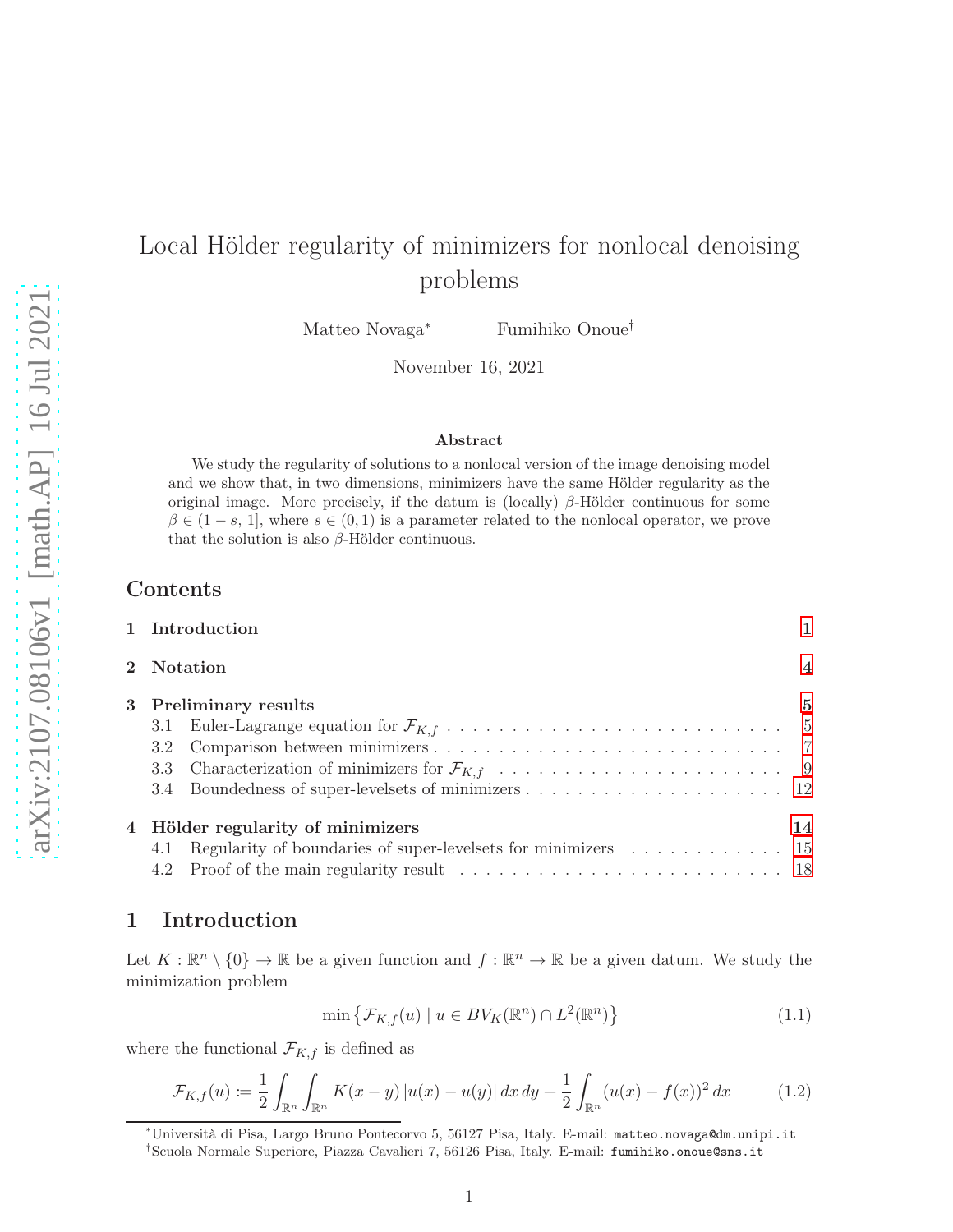for any measurable function  $u : \mathbb{R}^n \to \mathbb{R}$ , and the space  $BV_K(\mathbb{R}^n)$  is the set of all functions such that the first term of  $(1.2)$  is finite (see Section [2](#page-3-0) for the detail). The function K is a kernel singular at the origin, and a typical example is the function  $x \mapsto |x|^{-(n+s)}$  with  $s \in (0, 1)$ . If K is non-negative and we understand that  $\mathcal{F}_{K,f}(u) = +\infty$  when  $u \in L^2(\mathbb{R}^n) \setminus BV_K(\mathbb{R}^n)$ , then we observe that the functional  $\mathcal{F}_{K,f}$  is strictly convex, lower semi-continuous, and coercive in  $L^2(\mathbb{R}^n)$ . Hence, from the general theory of functional analysis (see, for instance, [\[8\]](#page-23-0)), we obtain existence and uniqueness of solutions to [\(1.1\)](#page-0-2).

In this paper we focus on the specific kernel  $K(x) = |x|^{-(n+s)}$ , with  $s \in (0,1)$ , and we study the regularity of the minimizers of  $\mathcal{F}_{K,f}$ , under some suitable conditions on the datum f. Our minimization problem is motivated by the classical variational problem

<span id="page-1-0"></span>
$$
\min \left\{ \mathcal{F}_f(u) \mid u \in BV(\mathbb{R}^n) \cap L^2(\mathbb{R}^n) \right\} \tag{1.3}
$$

where  $\mathcal{F}_f(u)$  is defined as

<span id="page-1-1"></span>
$$
\mathcal{F}_f(u) := \int_{\mathbb{R}^n} |\nabla u| \, dx + \frac{1}{2} \int_{\mathbb{R}^n} |u - f|^2 \, dx. \tag{1.4}
$$

Th minimization problem [\(1.3\)](#page-1-0) has been studied by many authors since the celebrated work by Rudin, Osher, and Fatemi [\[33\]](#page-24-0), and plays an important role in image denoising and restoration (see for instance [\[14,](#page-23-1) [9\]](#page-23-2)). From the perspective of image processing, the datum f in the functional  $\mathcal{F}_f$  indicates an observed image and, when the given image has poor quality, then the minimizers of  $\mathcal{F}_f$  or solutions to the Euler-Lagrange equation associated with  $\mathcal{F}_f$  correspond to regularized images. It is easy to show that the minimizer of [\(1.4\)](#page-1-1) exists and is unique, as a result of strict convexity, lower semi-continuity and coercivity of the functional. Moreover, the minimizer turns out to be the solution, in a suitable sense, of the Euler-Lagrange equation

<span id="page-1-2"></span>
$$
-\operatorname{div}\left(\frac{\nabla u}{|\nabla u|}\right) + u - f = 0 \quad \text{in } \mathbb{R}^n.
$$
 (1.5)

The regularity of minimizers of  $\mathcal{F}_f$  have been studied by several authors. In particular, the global and local regularity was investigated in a series of papers by Caselles, Chambolle and Novaga (see [\[12,](#page-23-3) [13,](#page-23-4) [14\]](#page-23-1)), who proved that the solution of [\(1.5\)](#page-1-2) inherits the local Hölder or Lipschitz regularity of the datum  $f$ , when the space-dimension  $n$  is less than or equal to 7. In addition, if f is globally Hölder or Lipschitz in a convex domain  $\Omega \subset \mathbb{R}^n$ , the global regularity also holds for the solution of [\(1.5\)](#page-1-2) with homogeneous Neumann boundary condition. In the recent papers [\[30,](#page-24-1) [32\]](#page-24-2), some of these results were extended to general dimensions. In [\[30\]](#page-24-1), Mercier has proved that the continuity of  $f$  implies the continuity of a solution  $u$  and, in the case of convex domains, the modulus of continuity is also inherited globally by the solution. Eventually, in [\[32\]](#page-24-2), Porretta was able to remove the restriction on the space-dimension.

For the variational problems associated with the nonlocal total variation, Aubert and Kornprobst in [\[4\]](#page-23-5) and Gilboa and Osher in [\[22,](#page-24-3) [23\]](#page-24-4) have proposed the methods for approximating the solutions to [\(1.3\)](#page-1-0) with a sequence of nonlocal total variations associated with non-singular smooth kernels. However, as far as we know, there are no results on the regularity of minimizers of the functional  $\mathcal{F}_{K,f}$ . Thus, in this paper, we consider the local Hölder regularity of the minimizers of  $(1.2)$  in dimension 2 as an analogy of the regularity results shown in [\[12,](#page-23-3) [13\]](#page-23-4). Precisely, we prove the following result:

<span id="page-1-3"></span>**Theorem 1.1.** Let  $n = 2$ ,  $s \in (0, 1)$ ,  $K(x) = |x|^{-(2+s)}$  and  $f \in L^2(\mathbb{R}^2) \cap L^{\infty}(\mathbb{R}^2)$ . If f is locally β-Hölder continuous with  $\beta \in (1-s, 1]$ , then the minimizer u of the functional  $\mathcal{F}_{K,f}$ is also locally  $\beta$ -Hölder continuous in  $\mathbb{R}^2$ .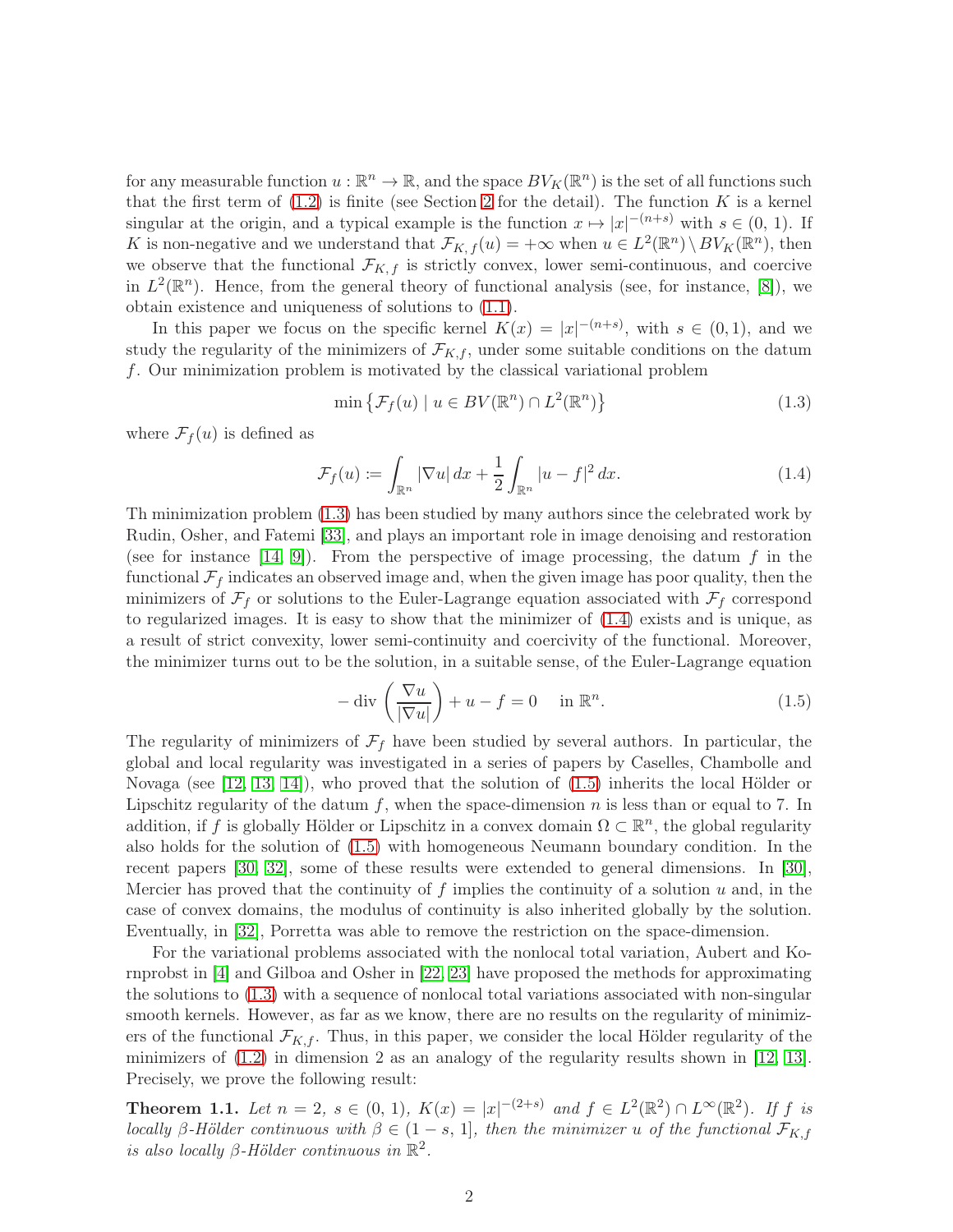We point out that we cannot show the regularity result in any dimension due to the appearance of singularities on the boundary of the levelsets of minimizers. However, the two-dimensional case is of particular interest for the application to image denoising.

As discussed in the case of the denoising problem in [\[12,](#page-23-3) [13,](#page-23-4) [14\]](#page-23-1), our regularity result is based on the following observation: if u is a minimizer of the functional  $\mathcal{F}_{K,f}$ , then the super-levelset  $\{u > t\}$  for each  $t \in \mathbb{R}$  is also a minimizer of the functional associated with the prescribed nonlocal mean curvature problem

$$
\min \{ \mathcal{E}_{K,f,t}(E) \mid E \subset \mathbb{R}^n : \text{measurable} \} \tag{1.6}
$$

where we define the functional  $\mathcal{E}_{K,f,t}$  by

$$
\mathcal{E}_{K,f,t}(E) := P_K(E) + \int_E (t - f(x)) dx
$$

for any measurable set  $E \subset \mathbb{R}^n$  and  $t \in \mathbb{R}$ . Here  $P_K$  is the nonlocal perimeter associated with the kernel  $K$ , which is given as

$$
P_K(E) \coloneqq \int_E \int_{E^c} K(x - y) \, dx \, dy
$$

for any measurable set  $E \subset \mathbb{R}^n$  (see Section [2](#page-3-0) for the detail). If  $E_t$  is a minimizer of  $\mathcal{E}_{K,f,t}$  for each t and  $\partial E_t$  is smooth ( $C^2$ -regularity is sufficient), then we can obtain that the boundary  $\partial E_t$  satisfies the following prescribed nonlocal mean curvature equation

$$
H_{E_t}^K(x) + t - f(x) = 0
$$

for any  $x \in \partial E_t$ . Here  $H_{E_t}^K$  is the so-called *nonlocal mean curvature* defined by

<span id="page-2-0"></span>
$$
H_{E_t}^K(x) := \text{p.v.} \int_{\mathbb{R}^n} K(x - y) (\chi_{E_t^c}(x) - \chi_{E_t}(y)) \, dy \tag{1.7}
$$

for any  $x \in \mathbb{R}^n$ , where we mean by "p.v." the Cauchy principal value and  $E^c$  means the complement of a set E.

The idea to show the local Hölder regularity of a minimizer u is based on the observation that the distance between the boundaries of the two super-levelsets  $\{u > t\}$  and  $\{u > t'\}$ for  $t, t' \in \mathbb{R}$  with  $t \neq t'$  should not be too close. To observe this, we compare between the nonlocal mean curvatures of  $\partial \{u > t\}$  and  $\partial \{u > t'\}$  at the points where the smallest distance between the boundaries  $\partial \{u > t\}$  and  $\partial \{u > t'\}$  is attained. The comparison can be done thanks to the computations of the first variation of the nonlocal mean curvature shown in [\[17,](#page-23-6) [24\]](#page-24-5). Thus we are able to derive some local estimate to assert the local Hölder regularity with the assumption of the local Hölder regularity of f.

The organization of this paper is as follows: In Section [2,](#page-3-0) we will introduce the notation related to the nonlocal total variations. In Section [3.1,](#page-4-1) we will show the correspondence between the minimizers of  $\mathcal{F}_{K,f}$  in [\(1.2\)](#page-0-1) and the solutions to the nonlocal 1-Laplace equation. In Section [3.2,](#page-6-0) we will give a sort of comparison principle for the minimizers. As a result of this claim, we will show that, if a datum f is bounded, then the minimizer of  $\mathcal{F}_{K,f}$  is also bounded. In Section [3.3,](#page-8-0) we will show that each super-level set of a minimizer of  $\mathcal{F}_{K,f}$  is also a minimizer of  $\mathcal{E}_{K,f,t}$  for  $t \in \mathbb{R}$ . In Section [3.4,](#page-11-0) we will show the boundedness of each super-levelset of the minimizer and, moreover, this set can be uniformly bounded whenever the minimizer is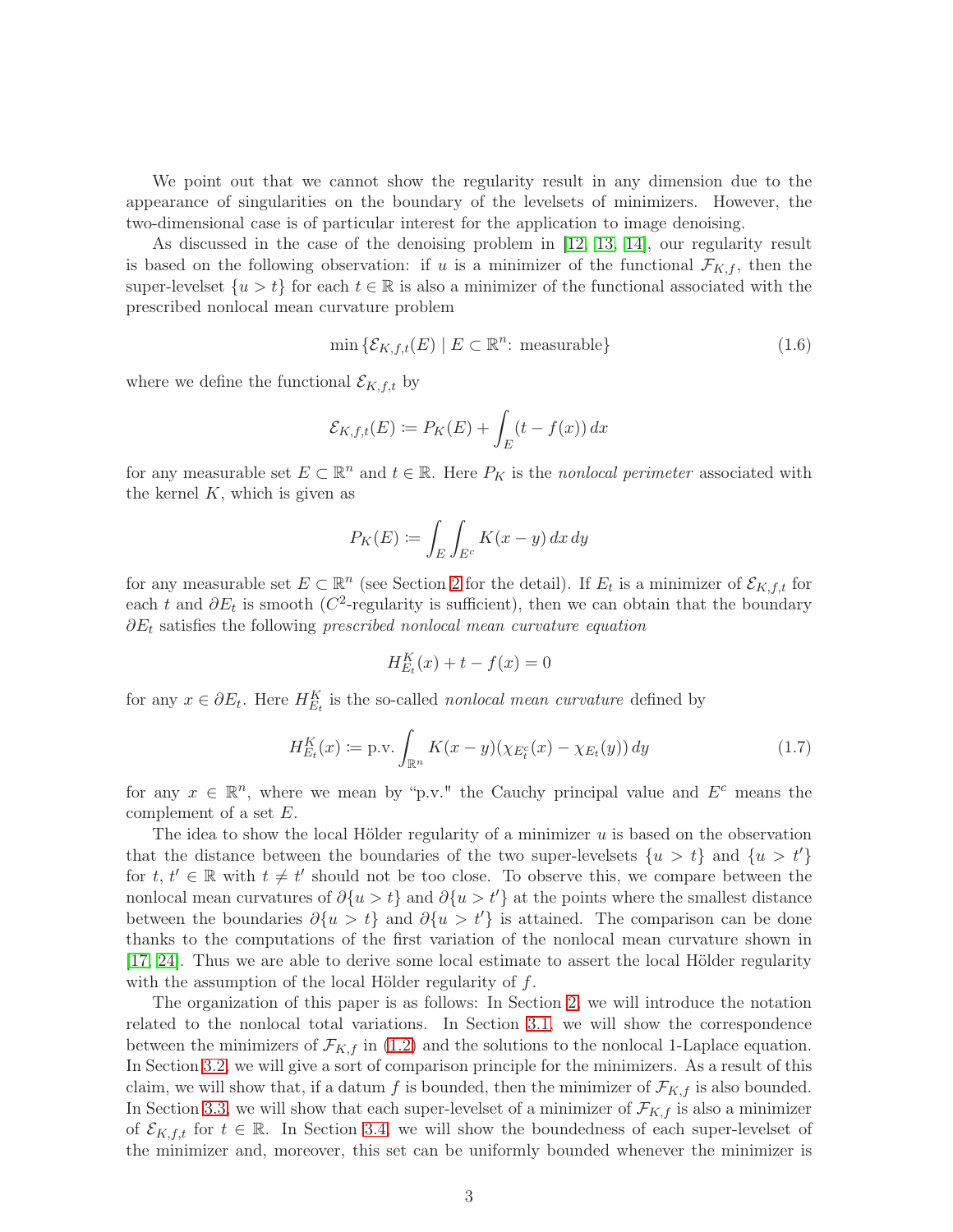bounded from below. Finally, by using all the previous results, in Section [4](#page-13-0) we prove the main theorem in this paper on the Hölder regularity of minimizers in two dimensions.

Acknowledgements. The authors were supported by the INDAM-GNAMPA and by the PRIN Project 2019/24 Variational methods for stationary and evolution problems with singularities and interfaces.

# <span id="page-3-0"></span>2 Notation

In this section, we give several definitions and properties of the space of functions with finite nonlocal total variations. First of all, we define the space  $BV_K(\Omega)$  of functions with nonlocal bounded variations associated with the kernel  $K$  by

$$
BV_K(\Omega) \coloneqq \left\{ u \in L^1(\Omega) \mid [u]_K(\Omega) < \infty \right\} \tag{2.1}
$$

where we set, for any measurable function  $u$ ,

<span id="page-3-1"></span>
$$
[u]_K(\Omega) := \frac{1}{2} \int_{\Omega} \int_{\Omega} K(x - y) |u(x) - u(y)| dx dy.
$$
 (2.2)

We observe that the space  $BV_K(\Omega)$  coincides with the fractional Sobolev space  $W^{s,1}(\Omega)$  when the kernel K is given as  $K(x) = |x|^{-(n+s)}$  with  $s \in (0, 1)$  (see, for instance, [\[31\]](#page-24-6)).

Secondly, if we set  $\Omega = \mathbb{R}^n$  and substitute a characteristic function  $\chi_E$  of a set  $E \subset \mathbb{R}^n$ in  $(2.2)$ , then we obtain the so-called *nonlocal perimeter*. Namely, we define the nonlocal perimeter of a set  $E \subset \mathbb{R}^n$  associated with the kernel K by

$$
P_K(E) := \int_E \int_{E^c} K(x - y) dx dy.
$$
 (2.3)

In the case that  $K(x) = |x|^{-(n+s)}$  for  $s \in (0, 1)$ , we call  $P_K$  the *s*-fractional perimeter, and we denote it by  $P_s$ . This notion was introduced by Caffarelli, Roquejoffre, and Savin in [\[10\]](#page-23-7). After their work, any problems involving not only the s-fractional perimeter but also the nonlocal perimeter with the kernel  $K$  were studied by many authors. We leave here a short list of papers, which are related to our problems, for those who are interested in the variational problems involving the nonlocal perimeter [\[4,](#page-23-5) [5,](#page-23-8) [9,](#page-23-2) [16,](#page-23-9) [20,](#page-24-7) [28,](#page-24-8) [29\]](#page-24-9) and the references are therein.

Next we can consider a localized version of the nonlocal perimeter  $P_K$  as follows: let  $\Omega \subset \mathbb{R}^n$  be any domain. Then the nonlocal perimeter in  $\Omega$  associated with the kernel K is given by

$$
P_K(E; \Omega) := \int_{\Omega \cap E} \int_{\Omega \cap E^c} K(x - y) \, dx \, dy + \int_{\Omega \cap E} \int_{\Omega^c \cap E^c} K(x - y) \, dx \, dy
$$

$$
+ \int_{\Omega \cap E^c} \int_{\Omega^c \cap E} K(x - y) \, dx \, dy
$$

for any  $E \subset \mathbb{R}^n$ . Secondly, we give the definition of solutions to the so-called nonlocal 1-Laplace equations associated with the kernel K.

<span id="page-3-2"></span>**Definition 2.1.** Let  $F: \mathbb{R}^n \times \mathbb{R} \to \mathbb{R}$  be a measurable function in  $L^2(\mathbb{R}^n \times \mathbb{R})$ . We say that  $u \in BV_K \cap L^2(\mathbb{R}^n)$  is a solution to the nonlocal equation

$$
\Delta_1^K u(x) = F(x, u(x)) \quad \text{for a.e. } x \in \mathbb{R}^n \tag{2.4}
$$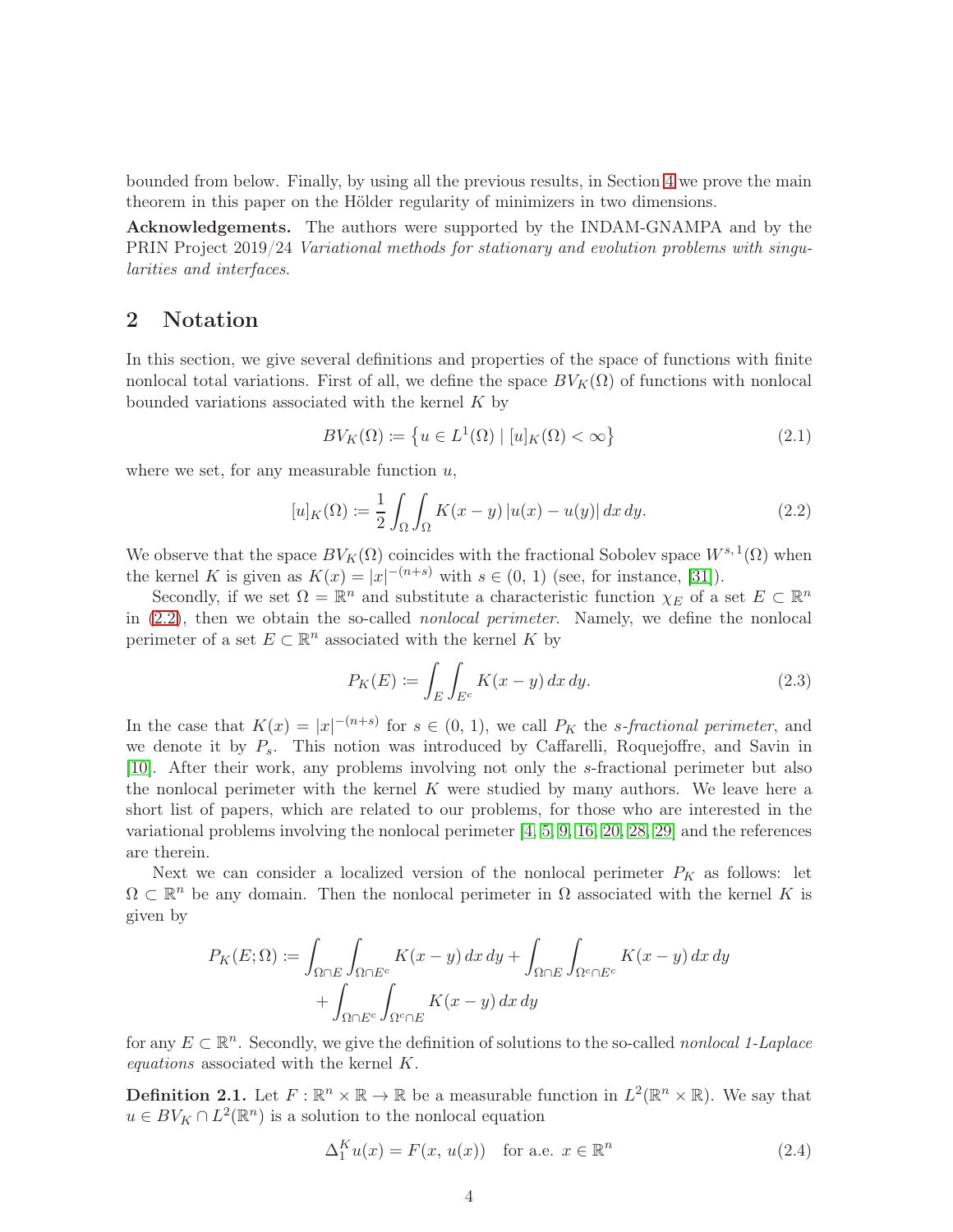if there exists a function  $z : \mathbb{R}^n \times \mathbb{R}^n \to \mathbb{R}$  with  $|z| \leq 1$  a.e. in  $\mathbb{R}^n \times \mathbb{R}^n$  and  $z(x, y) = -z(y, x)$ for a.e.  $(x, y) \in \mathbb{R}^n \times \mathbb{R}^n$  such that

$$
\frac{1}{2} \int_{\mathbb{R}^n} \int_{\mathbb{R}^n} K(x - y) z(x, y) (v(x) - v(y)) dx dy = \int_{\mathbb{R}^n} F(x, u(x)) v(x) dx \tag{2.5}
$$

for every  $v \in BV_K \cap L^2(\mathbb{R}^n)$  with a compact support and

$$
z(x, y) \in \text{sgn}(u(y) - u(x))
$$
 for a.e.  $(x, y) \in \mathbb{R}^n \times \mathbb{R}^n$ 

where  $sgn(x)$  is a generalized sign function satisfying that

$$
sgn(x) \in [-1, 1], \quad sgn(x) \, x = |x| \quad \text{for any } x \in \mathbb{R}.
$$

In the present paper, we only consider the case that  $F(x, u(x)) = u(x) - f(x)$  for a given datum  $f$ . The concept of the definition is motivated by the Euler-Lagrange equation of the functional

$$
\mathcal{I}_K(u) := \frac{1}{2} \int_{\mathbb{R}^n} \int_{\mathbb{R}^n} K(x - y) |u(x) - u(y)| dx dy.
$$

Indeed, when we assume that u is a minimizer of  $\mathcal{I}_K$  and consider the first variation of the functional  $\mathcal{I}_K$ , namely, the quantity  $\frac{d}{d\varepsilon}\left|_{\varepsilon=0}\mathcal{I}_K(u+\varepsilon\phi)\right|$  for any suitable test function  $\phi$ , we can formally obtain

$$
\frac{1}{2} \int_{\mathbb{R}^n} \int_{\mathbb{R}^n} K(x - y) \frac{u(x) - u(y)}{|u(x) - u(y)|} (\phi(x) - \phi(y)) dx dy = 0.
$$

However, it is quite problematic for us to give a rigorous meaning to the ratio  $\frac{u(x)-u(y)}{|u(x)-u(y)|}$ . To overcome this difficulty, we may apply Definition [2.1](#page-3-2) and this can be regarded as one of the proper treatments for this issue. Indeed, in Definition [2.1,](#page-3-2) we may consider the condition that  $z(x, y)(u(y) - u(x)) = |u(y) - u(x)|$  for a.e.  $(x, y) \in \mathbb{R}^n \times \mathbb{R}^n$  with  $u(x) \neq u(y)$  as a natural requirement. Note that the framework of solutions in the sense of Definition [2.1](#page-3-2) has been originally developed by, for instance, Mazón, Rossi, and Toledo in [\[27\]](#page-24-10) and can be seen as a nonlocal counterpart of the framework given in [\[3\]](#page-23-10) and [\[26\]](#page-24-11).

### <span id="page-4-0"></span>3 Preliminary results

### <span id="page-4-1"></span>3.1 Euler-Lagrange equation for  $\mathcal{F}_{K,f}$

In this section, we show the necessary and sufficient condition for the minimizers of the functional  $\mathcal{F}_{K,f}$  in  $\mathbb{R}^n$ . Before stating the claim, we give some conditions on the kernel K which we will assume in the sequel.

(K1)  $K : \mathbb{R}^n \setminus \{0\} \to \mathbb{R}$  is a non-negative measurable function.

(K2) K is symmetric with respect to the origin, namely  $K(-x) = K(x)$  for any  $x \in \mathbb{R}^n \setminus \{0\}.$ 

We observe that a typical example of the kernel K is given as  $K(x) = |x|^{-(n+s)}$  with  $s \in (0, 1)$ and this function satisfies all the above assumptions.

In the following lemma, we show that the minimizer of  $\mathcal{F}_{K,f}$  satisfies a prescribed nonlocal mean curvature equation. This equation can be regarded as the Euler-Lagrange equation. Moreover, we show that the converse statement is also valid.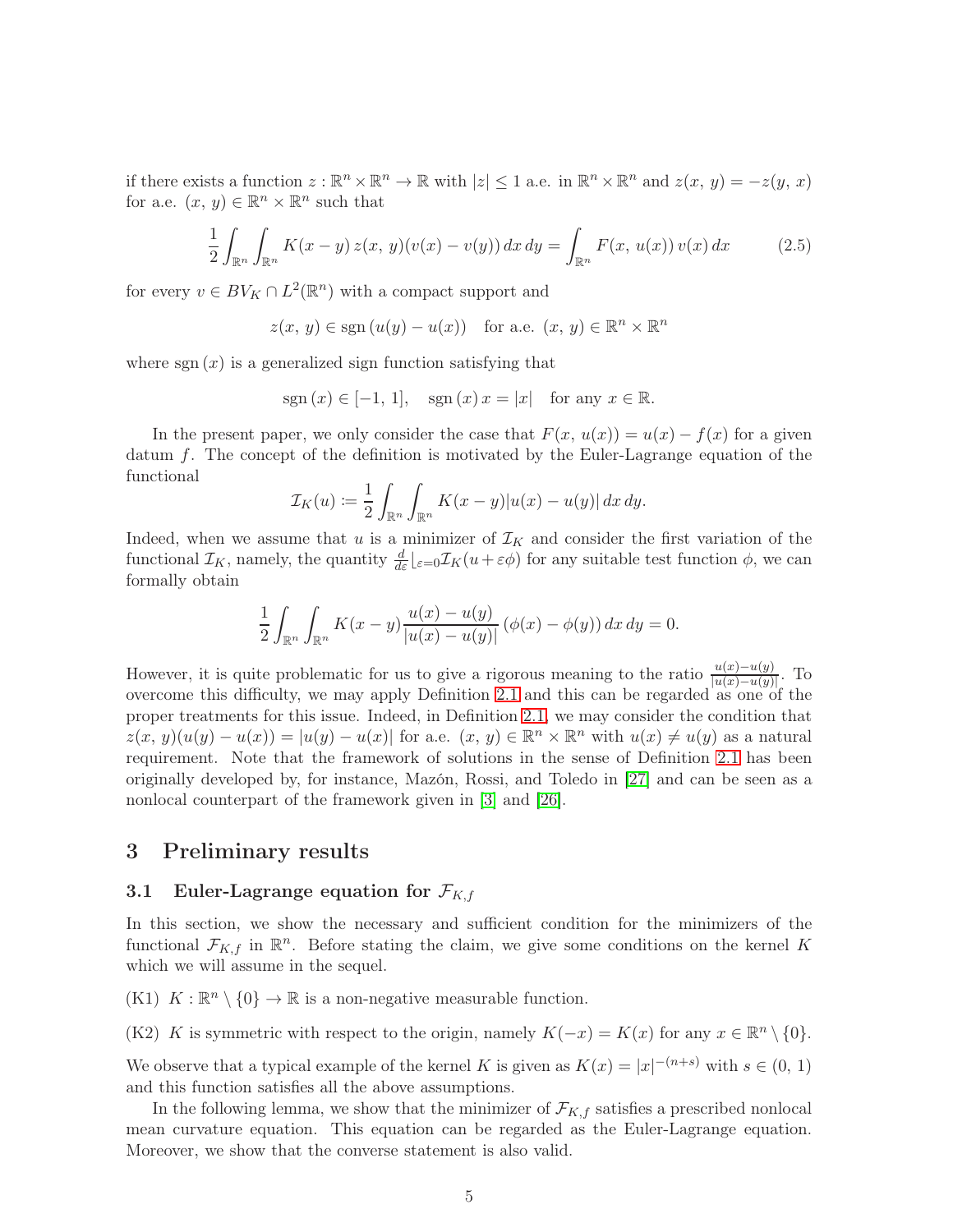<span id="page-5-4"></span>**Lemma 3.1.** Assume that the kernel K satisfies  $(K1)$  and  $(K2)$  and a given datum f is  $L^2(\mathbb{R}^2)$ . If  $u \in BV_K \cap L^2(\mathbb{R}^n)$  is a minimizer of the functional  $\mathcal{F}_{K,f}$ , then u satisfies the equation

<span id="page-5-0"></span>
$$
\Delta_1^K u = u - f \quad in \, \mathbb{R}^n \tag{3.1}
$$

in the sense of Definition [2.1.](#page-3-2) Conversely, if  $u \in BV_K \cap L^2(\mathbb{R}^n)$  is a solution of the equation [\(3.1\)](#page-5-0) in the sense of Definition [2.1,](#page-3-2) then u is a minimizer of  $\mathcal{F}_{K,f}$ .

*Proof.* First, we recall the definition of the functional  $\mathcal{I}_K$  and the non-negativity of K and thus, find that  $\mathcal{I}_K$  is convex, lower semi-continuous, and positive homogeneous of degree one. Then, by using the same argument as in [\[28,](#page-24-8) [29\]](#page-24-9), we can show the characterization of the sub-differential of  $\mathcal{I}_K(u)$  as follows:

$$
\partial \mathcal{I}_K(u) = \left\{ v \in L^2(\mathbb{R}^n) \mid u \text{ satisfies the equation } \Delta_1^K u = v \text{ in } \mathbb{R}^n \right\}. \tag{3.2}
$$

Here we recall the definition of the sub-differential  $\partial \mathcal{E}(u)$  for  $u \in X$  of the functional  $\mathcal{E}: X \to Y$  $\mathbb{R} \cup \{\pm \infty\}$  where X is the Hilbert space with the inner product  $(\cdot, \cdot)_X$ . We say that  $v \in X$ belongs to  $\partial \mathcal{E}(u)$  for each  $u \in X$  if it holds that, for any  $w \in X$ ,

$$
\mathcal{E}(w) - \mathcal{E}(u) \ge (w, v)_X.
$$

Note that  $u \in X$  is a minimizer of  $\mathcal E$  if and only if  $0 \in \partial \mathcal E(u)$ . Then, from the general theory on the sub-differential, we can also show the identity

<span id="page-5-3"></span><span id="page-5-1"></span>
$$
\partial \mathcal{F}_{K,f}(u) = \partial \mathcal{I}_K(u) + u - f. \tag{3.3}
$$

for any  $u \in L^2$ . Indeed, if  $v \in \partial \mathcal{F}_{K,f}(u)$ , then we can compute the functional of u as follows; for any  $w \in L^2(\mathbb{R}^n)$ ,

$$
\mathcal{I}_K(w) - \mathcal{I}_K(u) = \mathcal{F}_{K,f}(w) - \mathcal{F}_{K,f}(u) + \frac{1}{2} \int_{\mathbb{R}^n} (u - f)^2 dx - \frac{1}{2} \int_{\mathbb{R}^n} (w - f)^2
$$
\n
$$
\geq \int_{\mathbb{R}^n} v(w - u) dx - \frac{1}{2} \int_{\mathbb{R}^n} (w - u)(w + u - 2f) dx
$$
\n
$$
= \int_{\mathbb{R}^n} (v - u + f)(w - u) dx + \int_{\mathbb{R}^n} (u - f)(w - u) dx
$$
\n
$$
- \frac{1}{2} \int_{\mathbb{R}^n} (w - u)(w + u - 2f) dx
$$
\n
$$
= \int_{\mathbb{R}^n} (v - u + f)(w - u) dx + \frac{1}{2} \int_{\mathbb{R}^n} (w - u)^2 dx
$$
\n
$$
\geq \int_{\mathbb{R}^n} (v - u + f)(w - u) dx. \tag{3.4}
$$

Therefore we obtain  $v - u + f \in \partial \mathcal{I}_K(u)$ . On the other hand, if  $v \in \partial \mathcal{I}_K(u) + u - f$ , then we can compute in the following manner; for any  $w \in L^2(\mathbb{R}^n)$ , we have

<span id="page-5-2"></span>
$$
\mathcal{F}_{K,f}(w) - \mathcal{F}_{K,f}(u) = \mathcal{I}_K(w) - \mathcal{I}_K(u) + \frac{1}{2} \int_{\mathbb{R}^n} (w - f)^2 dx - \frac{1}{2} \int_{\mathbb{R}^n} (u - f)^2
$$
  
\n
$$
\geq \int_{\mathbb{R}^n} (v - u + f)(w - u) dx + \frac{1}{2} \int_{\mathbb{R}^n} (w - u)(w + u - 2f) dx
$$
  
\n
$$
= \int_{\mathbb{R}^n} v(w - u) dx + \frac{1}{2} \int_{\mathbb{R}^n} (w - u)^2 dx
$$
  
\n
$$
\geq \int_{\mathbb{R}^n} v(w - u) dx,
$$
\n(3.5)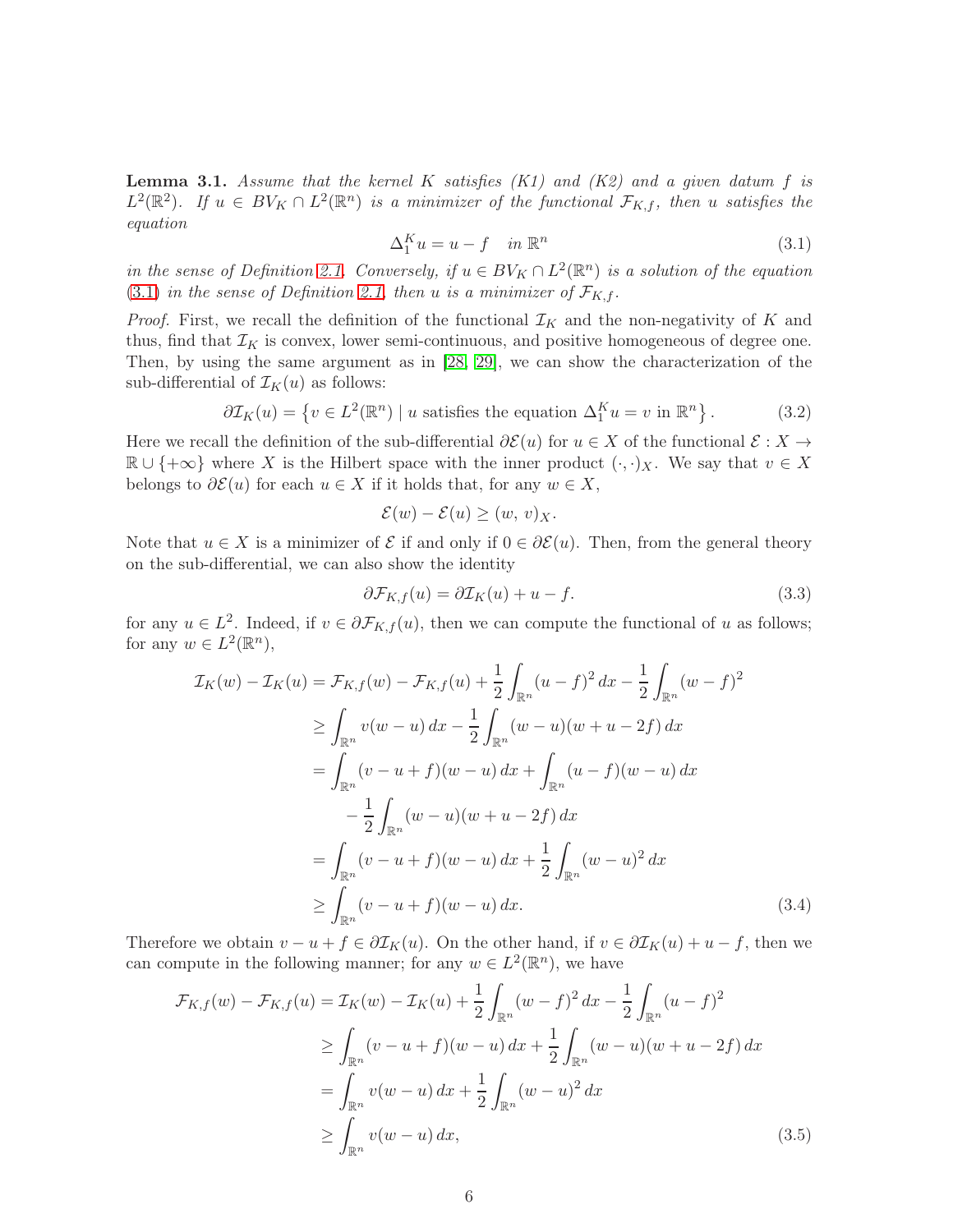and thus we have that  $v \in \partial \mathcal{F}_{K,f}(u)$ . Therefore, from the computations [\(3.4\)](#page-5-1) and [\(3.5\)](#page-5-2), we conclude that the first part of the claim is valid. Then from [\(3.3\)](#page-5-3), we can easily obtain the equity

<span id="page-6-1"></span>
$$
\partial \mathcal{F}_{K,f}(u) = \left\{ v + u - f \in L^2(\mathbb{R}^n) \mid u \text{ satisfies the equation } \Delta_1^K u = v \right\}. \tag{3.6}
$$

We can readily see that  $0 \in \partial \mathcal{F}_{K,f}(u)$  whenever u is a minimizer of  $\mathcal{F}_{K,f}$  Therefore, we conclude that, if u is a minimizer of  $\mathcal{F}_{K,f}$ , then u is a solution of the equation [\(3.1\)](#page-5-0).

Conversely, if  $u$  is a solution of the equation  $(3.1)$ , then from  $(3.6)$  we have that 0 belongs to the set in the right-hand side of [\(3.6\)](#page-6-1), and thus we obtain  $0 \in \partial \mathcal{F}_{K,f}(u)$ .  $\Box$ 

#### <span id="page-6-0"></span>3.2 Comparison between minimizers

In this section, we prove a comparison principle for the minimizers of  $\mathcal{F}_{K,f}$ . We assume that K satisfies the assumptions (K1) and (K2) shown in Section [3.1](#page-4-1) and the data  $f_1$  and  $f_2$ satisfy that  $f_1 \leq f_2$ . Then we show that the minimizers  $u_1$  and  $u_2$  associated with  $f_1$  and  $f_2$ , respectively, preserves the inequality. Precisely, we prove the following result:

<span id="page-6-6"></span>**Lemma 3.2.** Let  $f_i$  be in  $L^2(\mathbb{R}^n)$  for each  $i \in \{1, 2\}$  and  $u_i \in BV_K \cap L^2(\mathbb{R}^n)$  be a minimizer of  $\mathcal{F}_{K,f_i}$  for each  $i \in \{1, 2\}$ . Assume that the kernel  $K : \mathbb{R}^n \setminus \{0\} \to \mathbb{R}$  satisfies (K1) and (K2). If  $f_1 \leq f_2 \mathcal{L}^n$ -a.e. in  $\mathbb{R}^n$ , then  $u_1 \leq u_2 \mathcal{L}^n$ -a.e. in  $\mathbb{R}^n$ .

*Proof.* Let  $u_1, u_2 \in BV_K(\mathbb{R}^n)$  be minimizers of  $\mathcal{F}_{K,f}$  associated with given data  $f_1, f_2 \in$  $L^2(\mathbb{R}^n)$ , respectively. First of all, we prove the following inequality:

<span id="page-6-4"></span>
$$
[u_{+}]_{K}(\mathbb{R}^{n}) + [u_{-}]_{K}(\mathbb{R}^{n}) \leq [u_{1}]_{K}(\mathbb{R}^{n}) + [u_{2}]_{K}(\mathbb{R}^{n}).
$$
\n(3.7)

Indeed, setting

<span id="page-6-3"></span>
$$
u_{+}(x) := \max\{u_{1}(x), u_{2}(x)\}, \quad u_{-}(x) := \min\{u_{1}(x), u_{2}(x)\}\tag{3.8}
$$

for any  $x \in \mathbb{R}^n$  and by the co-area formula, we have that

$$
[u_i]_K(\mathbb{R}^n) = \int_{-\infty}^{\infty} \frac{1}{2} \int_{\mathbb{R}^n} \int_{\mathbb{R}^n} K(x - y) \left| \chi_{\{u_i > t\}}(x) - \chi_{\{u_i > t\}}(y) \right| dx dy dt
$$
  
= 
$$
\int_{-\infty}^{\infty} P_K(\{u_i > t\}) dt
$$
 (3.9)

for any  $i \in \{1, 2, +, -\}$ . We recall that the nonlocal perimeter  $P_K$  is sub-modular, namely, it holds that

<span id="page-6-2"></span>
$$
P_K(E \cup F) + P_K(E \cap F) \le P_K(E) + P_K(F)
$$
\n(3.10)

for any  $E, F \subset \mathbb{R}^n$ . Therefore from [\(3.10\)](#page-6-2) and the definitions of  $u_+$  and  $u_-,$  we obtain the claim.

Now from the general theory of calculus of variations, the minimizer of  $\mathcal{F}_{K,f}$  is unique in  $L^2(\mathbb{R}^n)$  and thus, it is sufficient to prove that

$$
\mathcal{F}_{K, f_2}(u_+) \leq \mathcal{F}_{K, f_2}(u_2)
$$

where  $u_+$  is defined in [\(3.8\)](#page-6-3) to obtain the lemma. From a simple computation, we can easily see that the inequality

<span id="page-6-5"></span>
$$
(u_- - f_1)^2 + (u_+ - f_2)^2 \le (u_1 - f_1)^2 + (u_2 - f_2)^2 \tag{3.11}
$$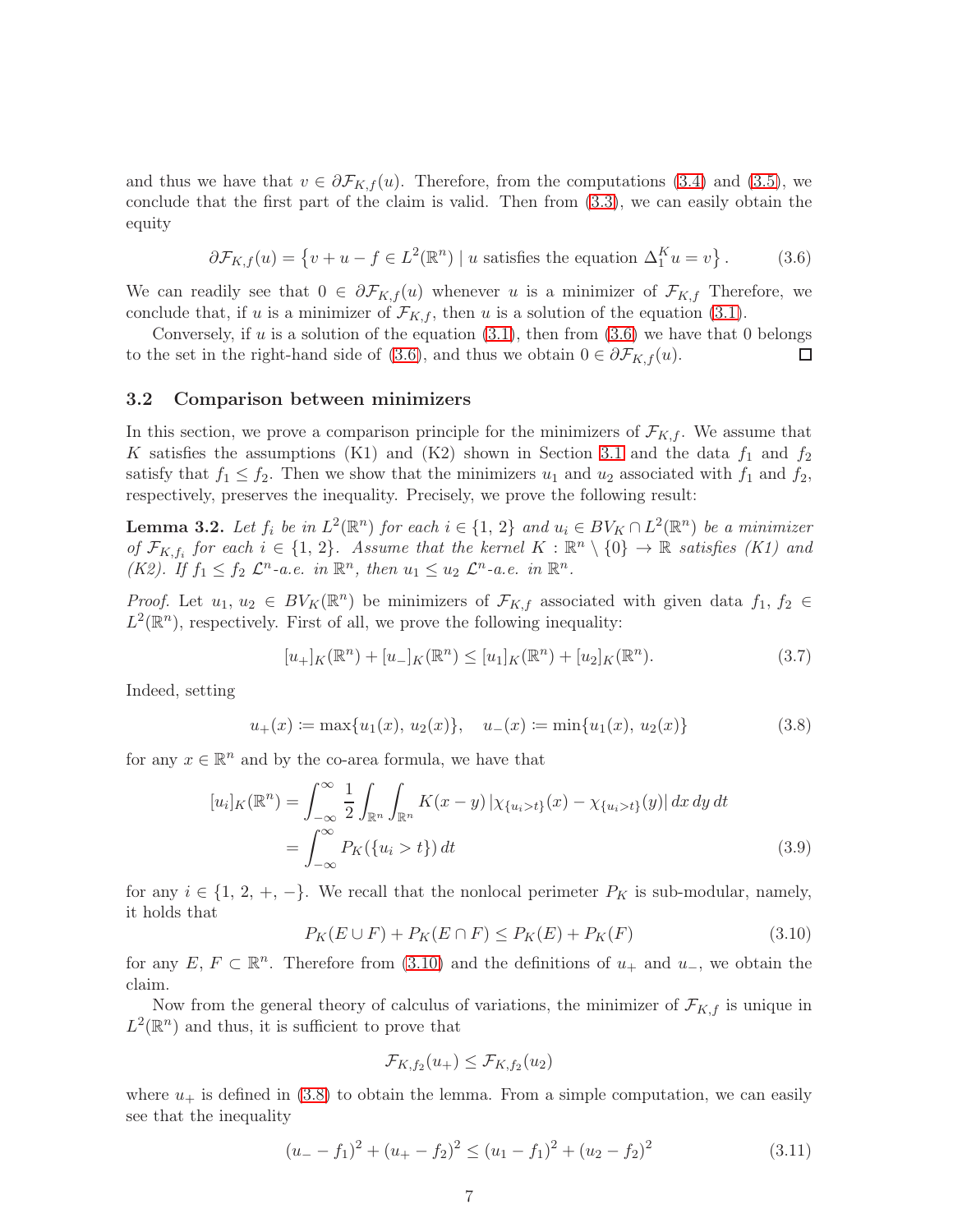in  $\mathbb{R}^n$ . From the minimality of  $u_i$  for  $i \in \{1, 2\}$ , we have

<span id="page-7-0"></span>
$$
\mathcal{F}_{K,f_1}(u_1) + \mathcal{F}_{K,f_2}(u_2) \le \mathcal{F}_{K,f_1}(u_-) + \mathcal{F}_{K,f_2}(u_+).
$$
\n(3.12)

On the other hand, from [\(3.7\)](#page-6-4) and [\(3.11\)](#page-6-5), we have

$$
\mathcal{F}_{K,f_1}(u_-) + \mathcal{F}_{K,f_2}(u_+)
$$
\n
$$
\leq [u_-]_K(\mathbb{R}^n) + \frac{1}{2} \int_{\mathbb{R}^n} (u_- - f_1)^2 dx + [u_+]_K(\mathbb{R}^n) + \frac{1}{2} \int_{\mathbb{R}^n} (u_+ - f_2)^2 dx
$$
\n
$$
= [u_1]_K(\mathbb{R}^n) + \frac{1}{2} \int_{\mathbb{R}^n} (u_1 - f_1)^2 dx + [u_2]_K(\mathbb{R}^n) + \frac{1}{2} \int_{\mathbb{R}^n} (u_2 - f_2)^2 dx
$$
\n
$$
+ \frac{1}{2} \int_{\mathbb{R}^n} (u_- - f_1)^2 dx - \frac{1}{2} \int_{\mathbb{R}^n} (u_1 - f_1)^2 dx
$$
\n
$$
+ \frac{1}{2} \int_{\mathbb{R}^n} (u_+ - f_2)^2 dx - \frac{1}{2} \int_{\mathbb{R}^n} (u_2 - f_2)^2 dx
$$
\n
$$
\leq \mathcal{F}_{K,f_1}(u_1) + \mathcal{F}_{K,f_2}(u_2).
$$
\n(3.13)

Thus from  $(3.12)$  and  $(3.13)$ , we obtain

<span id="page-7-2"></span>
$$
\mathcal{F}_{K,f_1}(u_1) + \mathcal{F}_{K,f_2}(u_2) = \mathcal{F}_{K,f_1}(u_-) + \mathcal{F}_{K,f_2}(u_+) \tag{3.14}
$$

Now suppose by contradiction that  $\mathcal{F}_{K, f_2}(u_+) > \mathcal{F}_{K, f_2}(u_2)$ . Then from [\(3.14\)](#page-7-2) we have

<span id="page-7-1"></span>
$$
\mathcal{F}_{K, f_1}(u_1) > \mathcal{F}_{K, f_1}(u_-)
$$

which contradicts the minimality of  $u_1$ . Thus we obtain the inequality  $\mathcal{F}_{K, f_2}(u_+) \leq \mathcal{F}_{K, f_2}(u_2)$ . Therefore, by the uniqueness of the minimizer  $u_2$ , this implies that  $u_+ = u_2$  a.e. in  $\mathbb{R}^n$ , which implies that  $u_2 \geq u_1$  a.e. in  $\mathbb{R}^n$ . □

**Corollary 3.3.** Assume that the kernel  $K : \mathbb{R}^n \setminus \{0\} \to \mathbb{R}$  satisfies the assumptions (K1) and (K2) in Section [3.1.](#page-4-1) If a datum  $f \in L^2(\mathbb{R}^n)$  is non-negative a.e. in  $\mathbb{R}^n$ , then the minimizer  $u \in BV_K \cap L^2(\mathbb{R}^n)$  is also non-negative a.e. in  $\mathbb{R}^n$ .

Proof. Since it holds that

$$
\mathcal{F}_{K,0}(0) = 0 \le \mathcal{F}_{K,0}(v)
$$

for every  $v \in BV_K \cap L^2(\mathbb{R}^n)$ , we have that the unique solution of the problem

$$
\inf \{ \mathcal{F}_{K,0}(v) \mid v \in BV_K \cap L^2 \}
$$

is  $v = 0$ . Hence, by applying Lemma [3.2](#page-6-6) to the case that  $f_1 = 0$  and  $f_2 = f$ , we obtain that  $0 \leq u$  a.e. in  $\mathbb{R}^n$ . □

Finally, we show a sort of comparison property of minimizers under the assumption that a datum  $f$  is bounded in  $\mathbb{R}^n$ . We do not derive the following proposition directly from Lemma [3.2](#page-6-6) but from a simple computation.

<span id="page-7-3"></span>**Proposition 3.4.** Let  $u \in BV_K \cap L^2(\mathbb{R}^n)$  be a minimizer of  $\mathcal{F}_{K,f}$  with a datum  $f \in L^2(\mathbb{R}^n)$ . Assume that the kernel  $K : \mathbb{R}^n \setminus \{0\} \to \mathbb{R}$  is non-negative measurable function. If there exists a constant  $C > 0$  such that  $|f(x)| \leq C$  for a.e.  $x \in \mathbb{R}^n$ , then  $|u(x)| \leq C$  for a.e.  $x \in \mathbb{R}^n$  with the same constant C.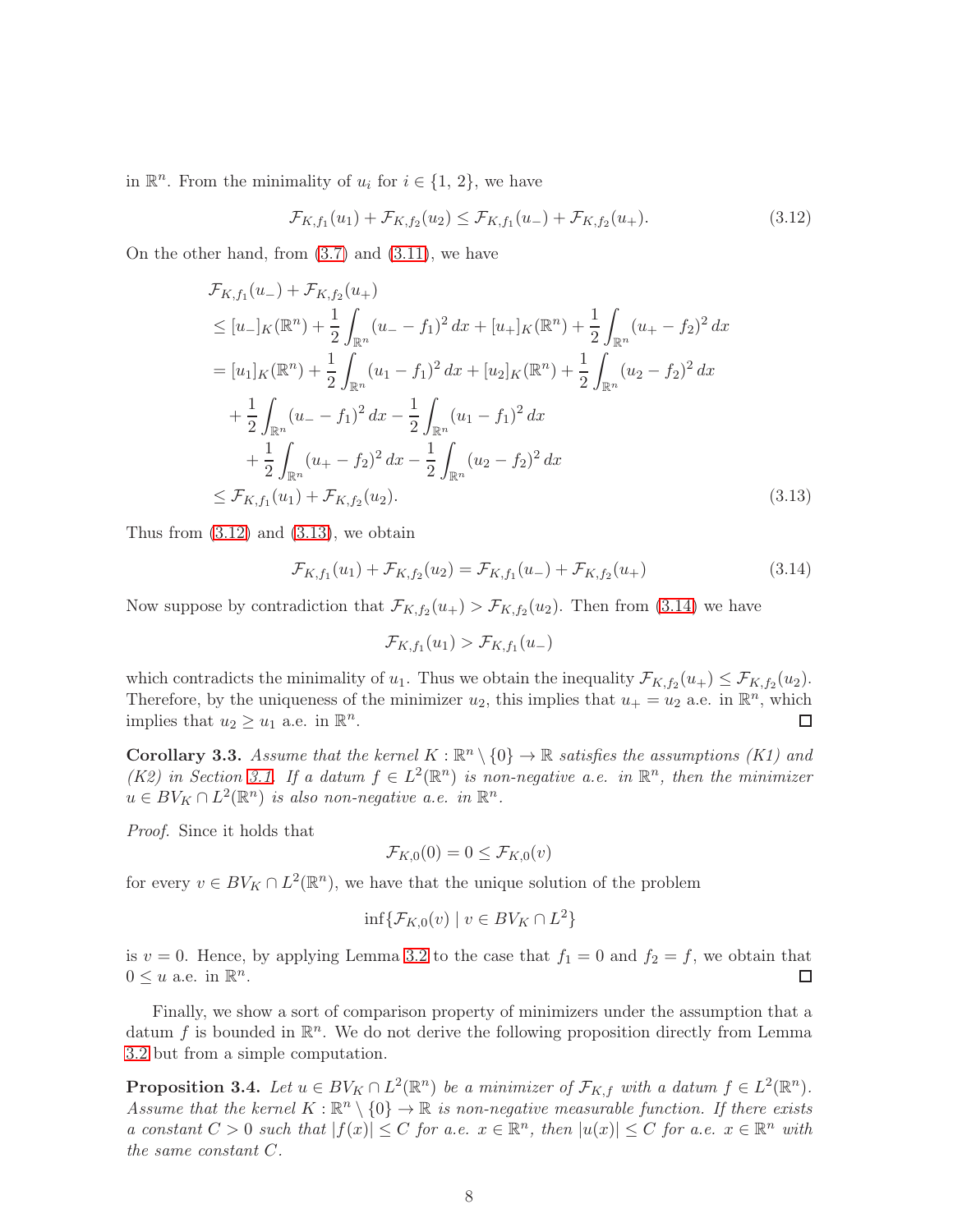*Proof.* It is sufficient to show that, if  $f \leq C$  a.e. in  $\mathbb{R}^n$  with some constant  $C > 0$ , then  $u \leq C$ a.e. in  $\mathbb{R}^n$  with the same constant C because we only repeat the same argument as we show in this proof. We define  $v(x) \coloneqq \min\{u(x), C\}$  for  $x \in \mathbb{R}^n$ . It is sufficient to show that  $u = v$ for a.e. in  $\mathbb{R}^n$ . From the definition, we can show the claim that  $|v(x) - v(y)| \leq |u(x) - u(y)|$ for  $x, y \in \mathbb{R}^n$ . Indeed, if  $u(x) \leq C$  and  $u(y) \leq C$  or  $u(x) > C$  and  $u(y) > C$ , then we can readily obtain the claim. If  $u(x) \leq C$  and  $u(y) > C$ , then we have

$$
|u(x) - u(y)|^2 - |v(x) - v(y)|^2 = u^2(y) - C^2 - 2u(x)u(y) + 2u(x)C
$$
  
=  $(u(y) - C)(u(y) + C - 2u(x)) \ge 0.$ 

In the same way, we can prove the claim if  $u(x) > C$  and  $u(y) \leq C$ . Moreover, we can show that  $(v - f)^2 \le (u - f)^2$  in  $\mathbb{R}^n$ . Therefore we compute the functional associated with v as follows:

$$
\mathcal{F}_{K,f}(v) = \frac{1}{2} \int_{\mathbb{R}^n} \int_{\mathbb{R}^n} K(x - y) |v(x) - v(y)| dx dy + \frac{1}{2} \int_{\mathbb{R}^n} (v - f)^2 dx
$$
  
\n
$$
\leq \frac{1}{2} \int_{\mathbb{R}^n} \int_{\mathbb{R}^n} K(x - y) |u(x) - u(y)| dx dy + \frac{1}{2} \int_{\mathbb{R}^n} (u - f)^2 dx
$$
  
\n
$$
= \mathcal{F}_{K,f}(u).
$$

Thus, from the uniqueness of the minimizer of the functional  $\mathcal{F}_K$ , we obtain  $v = u$  a.e. in  $\mathbb{R}^n$ and this concludes the proof. □

## <span id="page-8-0"></span>3.3 Characterization of minimizers for  $\mathcal{F}_{K,f}$

In this section, we show the following claim which gives a relation between the minimizers of  $\mathcal{F}_{K,f}$  and  $\mathcal{E}_{K,f,t}$  for  $t \in \mathbb{R}$ . Recall that  $\mathcal{E}_{K,f,t}(E)$  as

$$
\mathcal{E}_{K,f,t}(E) := P_K(E) + \int_E (t - f(x)) dx \tag{3.15}
$$

for every measurable set  $E \subset \mathbb{R}^n$  where we assume that  $f \in L^2(\mathbb{R}^n)$  is a given datum and  $t \in \mathbb{R}$  is any number.

<span id="page-8-3"></span>**Lemma 3.5.** Assume that the kernel  $K(x) = |x|^{-(n+s)}$  for  $x \in \mathbb{R}^n \setminus \{0\}$  and a datum  $f \in$  $L^2 \cap L^{\infty}(\mathbb{R}^n)$ . If  $u \in BV_K \cap L^2(\mathbb{R}^n)$  be a minimizer of  $\mathcal{F}_{K,f}$ , then the set  $\{x \in \mathbb{R}^n \mid u(x) > t\}$ is also a minimizer of  $\mathcal{E}_{K,f,t}(E)$  for every  $t \in \mathbb{R}$  among measurable sets  $E \subset \mathbb{R}^n$ .

*Proof.* Let  $F \subset \mathbb{R}^n$  be any measurable set. We may assume that  $P_K(F) < \infty$ ; otherwise this set cannot minimize the functional  $\mathcal{E}_{K,f,t}$ . Moreover, we may assume that  $\|\chi_F\|_{L^1} = |F| < \infty$ because of the nonlocal isoperimeteric inequality. Then it suffices to show that the super-level set  $\{u > t\}$  for each  $t \in \mathbb{R}$  satisfies the inequality

<span id="page-8-2"></span>
$$
P_K(\{u > t\}) + \int_{\{u > t\}} (t - f(x)) dx \le P_K(F) + \int_F (t - f(x)) dx.
$$
 (3.16)

From Lemma [3.1](#page-5-4) and the assumption that u is a minimizer of the functional  $\mathcal{F}_{K,f}$ , we have that  $u$  is also a solution of the equation

<span id="page-8-1"></span>
$$
\Delta_1^K u = u - f \quad \text{in } \mathbb{R}^n. \tag{3.17}
$$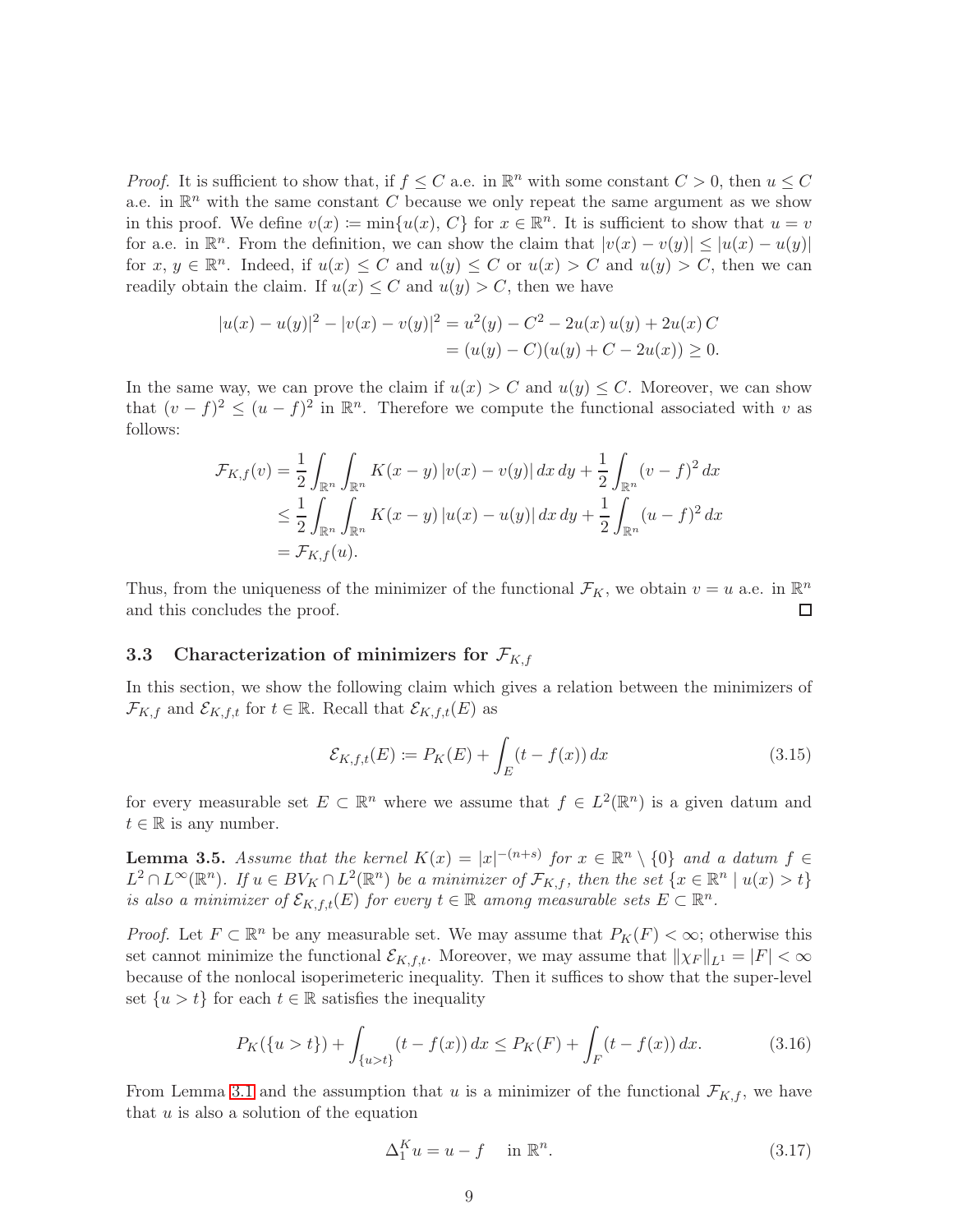Thus, by definition, there exists a function  $z_u \in L^{\infty}(\mathbb{R}^n \times \mathbb{R}^n)$  with  $|z_u| \leq 1$  and  $z_u$  being antisymmetric such that

$$
\frac{1}{2} \int_{\mathbb{R}^n} \int_{\mathbb{R}^n} K(x - y) z_u(x, y) (w(x) - w(y)) dx dy = \int_{\mathbb{R}^n} (u - f) w(x) dx \tag{3.18}
$$

for any  $w \in BV_K \cap L^2(\mathbb{R}^n)$  with a compact support and moreover

<span id="page-9-0"></span>
$$
z_u(x, y)(u(y) - u(x)) = |u(y) - u(x)|
$$
\n(3.19)

for a.e.  $x, y \in \mathbb{R}^n$ . From the co-area formula, we have the following two identities:

<span id="page-9-1"></span>
$$
|u(x) - u(y)| = \int_{-\infty}^{+\infty} |\chi_{\{u > t\}}(x) - \chi_{\{u > t\}}(y)| dt
$$
 (3.20)

and

<span id="page-9-2"></span>
$$
(u(x) - u(y)) = \int_{-\infty}^{+\infty} (\chi_{\{u > t\}}(x) - \chi_{\{u > t\}}(y)) dt
$$
 (3.21)

for any measurable  $u : \mathbb{R}^n \to \mathbb{R}$  and a.e.  $x, y \in \mathbb{R}^n$ . Thus from [\(3.19\)](#page-9-0), [\(3.20\)](#page-9-1), and [\(3.21\)](#page-9-2), we obtain

<span id="page-9-3"></span>
$$
z_u(x, y)(\chi_{\{u>t\}}(y) - \chi_{\{u>t\}}(x)) = |\chi_{\{u>t\}}(y) - \chi_{\{u>t\}}(x)| \tag{3.22}
$$

for a.e.  $t \in \mathbb{R}$ . Now we fix  $t \in \mathbb{R}$  such that [\(3.22\)](#page-9-3) holds. From the specific choice of  $K(x) = |x|^{-(n+s)}$ , the function space  $BV_K(\mathbb{R}^n)$  coincides with the fractional Sobolev space  $W^{s,1}(\mathbb{R}^n)$ . Recall that the space  $C_c^{\infty}(\mathbb{R}^n)$  of smooth functions with compact supports is dense in  $W^{s,1}(\mathbb{R}^n)$  (see [\[1\]](#page-23-11) for the detail). Hence, from the fact that  $P_K({u > t})$  and  $P_K(F)$  are finite, we can choose sequences  $\{\eta_l^u\}_{l \in \mathbb{N}}$  and  $\{\eta_l^F\}_{l \in \mathbb{N}}$  in  $C_c^{\infty}(\mathbb{R}^n)$  such that

<span id="page-9-5"></span><span id="page-9-4"></span>
$$
\eta_l^u \xrightarrow[l \to \infty]{} \chi_{\{u > t\}}, \quad \eta_l^F \xrightarrow[l \to \infty]{} \chi_F \quad \text{in } W^{s,1}(\mathbb{R}^n). \tag{3.23}
$$

From the choice of the approximation, we notice that the difference function  $\eta_l^u - \eta_l^F$  is also in  $W^{s,1} \cap L^2(\mathbb{R}^n)$  and has a compact support for each  $l \in \mathbb{N}$ . Hence, from the definition of solutions to the equation  $(3.17)$ , we obtain

$$
\int_{\mathbb{R}^n} (u - f) \left( \eta_l^u - \eta_l^F \right) dx
$$
\n
$$
= -\frac{1}{2} \int_{\mathbb{R}^n} \int_{\mathbb{R}^n} K(x - y) z_u(x, y) \left[ (\eta_l^u - \eta_l^F)(y) - (\eta_l^u - \eta_l^F)(x) \right] dx dy
$$
\n
$$
= -\frac{1}{2} \int_{\mathbb{R}^n} \int_{\mathbb{R}^n} K(x - y) z_u(x, y) \left( \eta_l^u(y) - \eta_l^u(x) \right) dx dy
$$
\n
$$
+ \frac{1}{2} \int_{\mathbb{R}^n} \int_{\mathbb{R}^n} K(x - y) z_u(x, y) \left( \eta_l^F(y) - \eta_l^F(x) \right) dx dy.
$$
\n(3.24)

By applying Proposition [3.4](#page-7-3) and from the assumption that  $f \in L^{\infty}(\mathbb{R}^n)$ , we have that the minimizer u is also in  $L^{\infty}(\mathbb{R}^n)$  and thus

<span id="page-9-6"></span>
$$
\left| \int_{\mathbb{R}^n} (u - f)(\eta_t^u - \eta_t^F) dx - \int_{\mathbb{R}^n} (u - f)(\chi_{\{u > t\}} - \chi_F) dx \right| \xrightarrow[l \to \infty]{} 0. \tag{3.25}
$$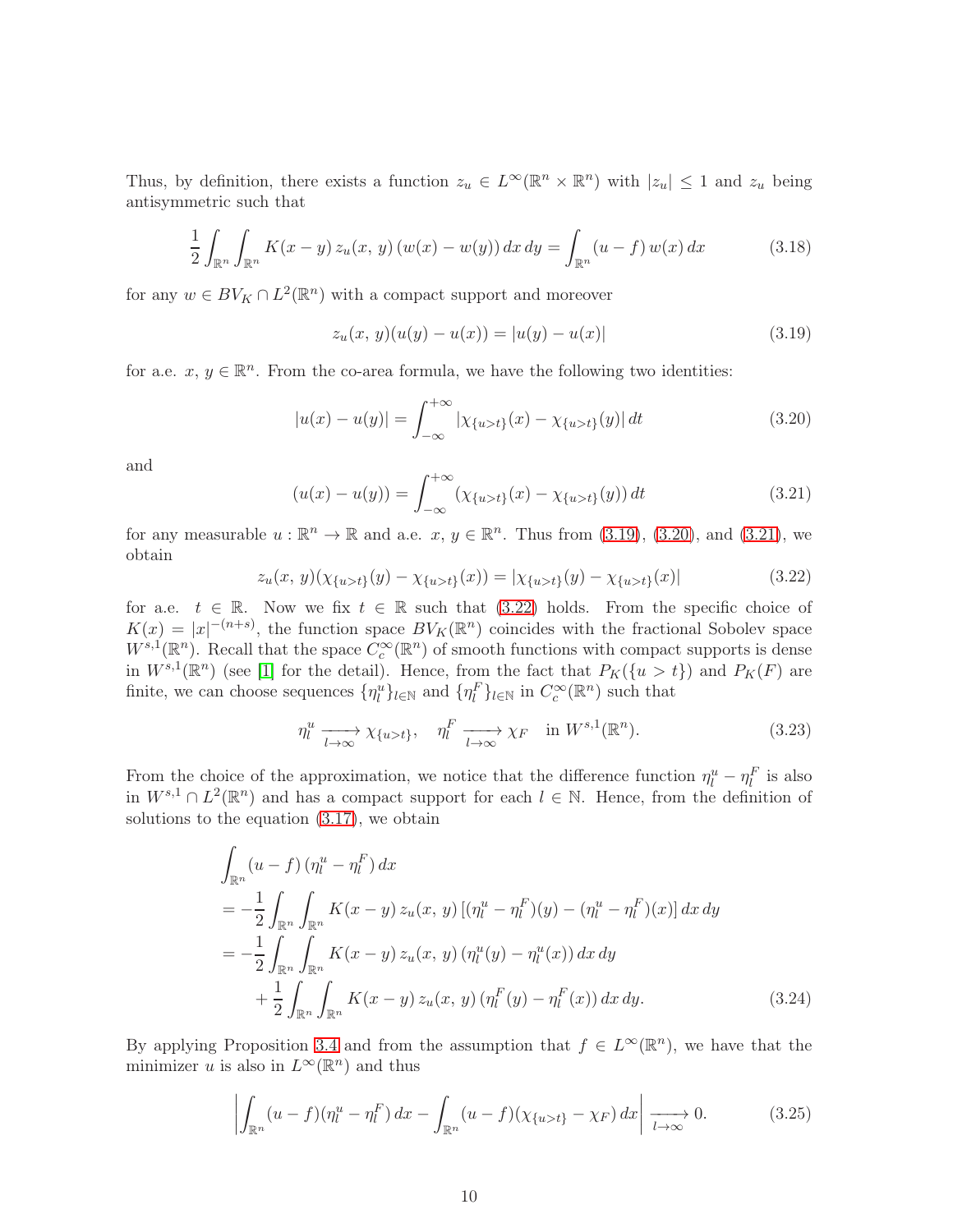Hence by applying the dominated convergence theorem and from [\(3.23\)](#page-9-4), [\(3.24\)](#page-9-5), and [\(3.25\)](#page-9-6), we obtain that

$$
\int_{\mathbb{R}^n} (u - f)(\chi_{\{u > t\}} - \chi_F) dx
$$
\n
$$
= \lim_{l \to \infty} \int_{\mathbb{R}^n} (u - f) (\eta_l^u - \eta_l^F) dx
$$
\n
$$
= -\frac{1}{2} \int_{\mathbb{R}^n} \int_{\mathbb{R}^n} K(x - y) z_u(x, y) (\chi_{\{u > t\}}(y) - \chi_{\{u > t\}}(x)) dx dy
$$
\n
$$
- \frac{1}{2} \int_{\mathbb{R}^n} \int_{\mathbb{R}^n} K(x - y) z_u(x, y) (\chi_F(y) - \chi_F(x)) dx dy.
$$
\n(3.26)

From the definition of  $z_u$ , we have

<span id="page-10-1"></span><span id="page-10-0"></span>
$$
\frac{1}{2} \int_{\mathbb{R}^n} \int_{\mathbb{R}^n} K(x - y) z_u(x, y) \left(\chi_F(x) - \chi_F(y)\right) dx dy
$$
\n
$$
\leq \frac{1}{2} \int_{\mathbb{R}^n} \int_{\mathbb{R}^n} K(x - y) |\chi_F(x) - \chi_F(y)| dx dy = P_K(F). \tag{3.27}
$$

Taking into account  $(3.22)$ ,  $(3.26)$ , and  $(3.27)$ , we obtain

<span id="page-10-2"></span>
$$
\int_{\mathbb{R}^n} (u - f) \left( \chi_{\{u > t\}} - \chi_F \right) dx
$$
\n
$$
\leq -\frac{1}{2} \int_{\mathbb{R}^n} \int_{\mathbb{R}^n} K(x - y) |\chi_{\{u > t\}}(x) - \chi_{\{u > t\}}(y)| dx dy + P_K(F). \tag{3.28}
$$

Regarding the left-hand side of [\(3.28\)](#page-10-2), we have

$$
\int_{\mathbb{R}^n} (u - f) \left( \chi_{\{u > t\}} - \chi_F \right) dx = \int_{\mathbb{R}^n} (u - t + t - f) \left( \chi_{\{u > t\}} - \chi_F \right) dx
$$
\n
$$
\geq \int_{\{u > t\} \cap F^c} (t - f) dx - \int_{\{u \leq t\} \cap F} (u - f) dx
$$
\n
$$
\geq \int_{\{u > t\} \cap F^c} (t - f) dx - \int_{\{u \leq t\} \cap F} (t - f) dx
$$
\n
$$
= \int_{\mathbb{R}^n} (t - f) \left( \chi_{\{u > t\}} - \chi_F \right) dx \tag{3.29}
$$

for a.e.  $t \in \mathbb{R}$ . Hence, from [\(3.28\)](#page-10-2) and [\(3.29\)](#page-10-3), we have

<span id="page-10-3"></span>
$$
P_K(\{u > t\}) + \int_{\mathbb{R}^n} (t - f) \chi_{\{u > t\}} dx
$$
  
=  $\frac{1}{2} \int_{\mathbb{R}^n} \int_{\mathbb{R}^n} K(x - y) |\chi_{\{u > t\}}(x) - \chi_{\{u > t\}}(y)| dx dy + \int_{\mathbb{R}^n} (t - f) \chi_{\{u > t\}} dx$   
 $\leq P_K(F) + \int_{\mathbb{R}^n} (t - f) \chi_F dx$  (3.30)

for a.e.  $t \in \mathbb{R}$ . Therefore we conclude that the inequality [\(3.16\)](#page-8-2) holds for a.e.  $t \in \mathbb{R}$ . Notice that, for any  $t \in \mathbb{R}$  such that [\(3.22\)](#page-9-3) does not hold, we can choose a sequence  $\{t_j\}_{j\in\mathbb{N}}$  such that  $t_j \to t$  as  $j \to \infty$  and [\(3.22\)](#page-9-3) holds for any  $t_j$ ; otherwise we can choose a constant  $\delta > 0$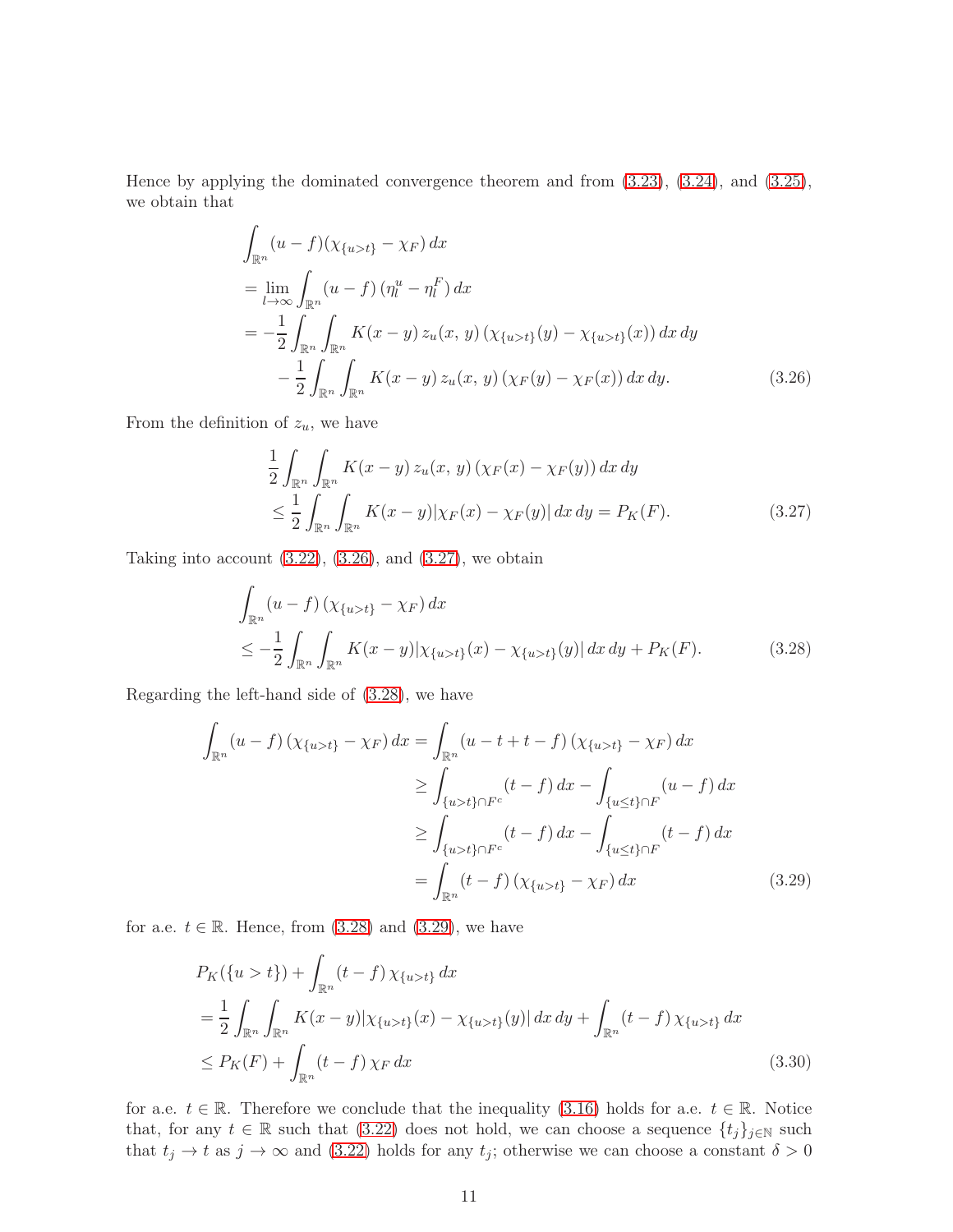such that  $B_\delta(t) \subset \{t \in \mathbb{R} \mid (3.22) \text{ is not true}\}.$  $B_\delta(t) \subset \{t \in \mathbb{R} \mid (3.22) \text{ is not true}\}.$  $B_\delta(t) \subset \{t \in \mathbb{R} \mid (3.22) \text{ is not true}\}.$  Since the condition  $(3.22)$  holds true for a.e.  $t \in \mathbb{R}$ , we have that

$$
0 < 2\delta = |B_{\delta}(t)| \le |\{t \in \mathbb{R} \mid (3.22) \text{ is not true}\}| = 0,
$$

which is a contradiction. Thus from the lower semi-continuity of  $P_K$  and the continuity of the map  $t \mapsto |\{u > t\}|$ , we conclude that [\(3.16\)](#page-8-2) holds for every  $t \in \mathbb{R}$ .  $\Box$ 

### <span id="page-11-0"></span>3.4 Boundedness of super-levelsets of minimizers

Let  $u \in BV_K \cap L^2(\mathbb{R}^n)$  be a minimizer of  $\mathcal{F}_{K,f}$  with a datum  $f \in L^p(\mathbb{R}^n)$  with  $p \in (\frac{n}{s})$  $\frac{n}{s}$ ,  $\infty$ . In this section, we show that the super-level set  $\{u > t\}$  for each  $t \in \mathbb{R}$  is bounded up to negligible sets. Precisely, we prove

<span id="page-11-3"></span>**Lemma 3.6.** Let  $n \geq 1$  and  $s \in (0, 1)$ . Assume that the kernel  $K(x) = |x|^{-(n+s)}$  for  $x \in \mathbb{R}^n \setminus \{0\}$  and  $f \in L^p(\mathbb{R}^n)$  with  $p \in (\frac{n}{s})$  $\frac{n}{s}, \infty$ ]. If  $E_T$  is a minimizer of  $\mathcal{E}_{K,f,T}$  among sets with finite volumes for any  $T \in \mathbb{R}$ , then there exists a constant  $R_T > 0$  such that  $|E_T \setminus B_{R_T}| = 0$ .

Proof. We basically follow the proof shown in [\[16,](#page-23-9) Proposition 3.2]. Suppose by contradiction that  $|E_T \setminus B_r| > 0$  for any  $r > 0$ . By setting  $\phi_T(r) := |E_T \setminus B_r|$  for any  $r > 0$ , we have

$$
(\phi_T)'(r) = -\mathcal{H}^{n-1}(E_T \cap \partial B_r)
$$

for a.e.  $r > 0$ . We fix any  $R > 1$ . From the minimality of  $E_T$ , we have

<span id="page-11-1"></span>
$$
\mathcal{E}_{K,f,T}(E_T) \le \mathcal{E}_{K,f,T}(E_T \cap B_r). \tag{3.31}
$$

Since it holds that

$$
P_K(A \cup B) = P_K(A) + P_K(B) - 2 \int_A \int_B K(x - y) dx dy
$$

for sets  $A, B \subset \mathbb{R}^n$  with  $A \cap B = \emptyset$ , we have

$$
P_K(E_T \setminus B_r) \le 2 \int_{E_T \cap B_r} \int_{E_T \setminus B_r} K(x - y) \, dx \, dy - \int_{E_T \setminus B_r} (T - f(x)) \, dx. \tag{3.32}
$$

From the isoperimetric inequality for the nonlocal perimeter, we can have the following lower bound of the term of the left-hand side in [\(3.32\)](#page-11-1) (see for instance [\[21\]](#page-24-12)):

<span id="page-11-2"></span>
$$
P_K(E_T \setminus B_r) \ge \frac{P_K(B_1)}{|B_1|^{\frac{n-s}{n}}} |E_T \setminus B_r|^{\frac{n-s}{n}} = C(n, s) \phi_T^{\frac{n-s}{n}}(r)
$$
(3.33)

for  $r \geq R$ , where we set  $C(n, s) := |B_1|^{-\frac{n-s}{n}} P_K(B_1)$ . Secondly, from Fubini-Tonelli's theorem and the co-area formula, we can compute the first term of the right-hand side in [\(3.32\)](#page-11-1) as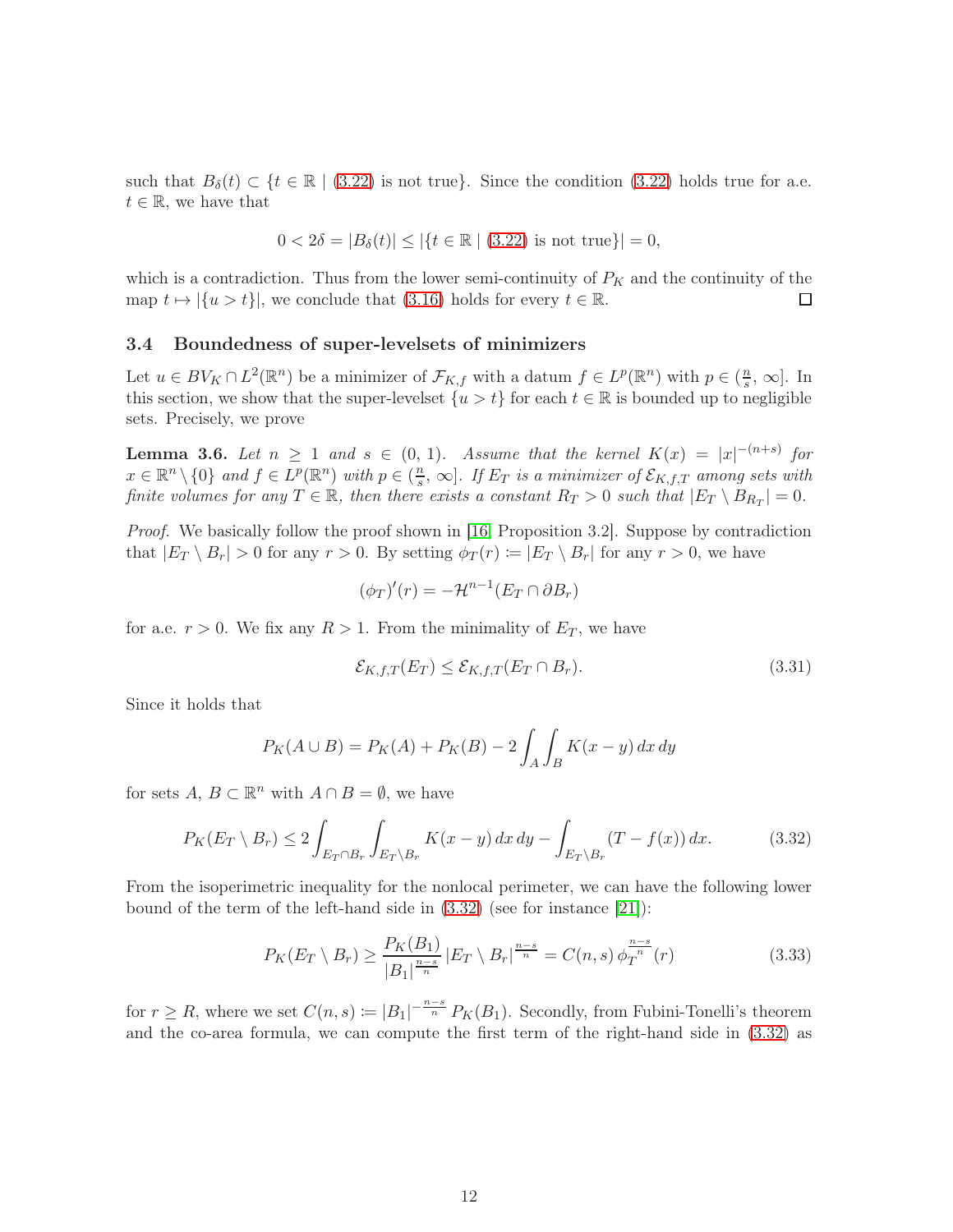follows:

$$
\int_{E_T \cap B_r} \int_{E_T \setminus B_r} K(x - y) dx dy \le \int_{E_T \setminus B_r} \int_{B_{|y|-r}(y)} \frac{1}{|x - y|^{n+s}} dx dy
$$
\n
$$
= \int_{E_T \setminus B_r} |\mathbb{S}^{n-1}| \int_{|y|-r}^{\infty} \frac{1}{r^{1+s}} dr dy
$$
\n
$$
\le \frac{|\mathbb{S}^{n-1}|}{s} \int_{E_T \setminus B_r} (|y| - r)^{-s} dy
$$
\n
$$
= \frac{|\mathbb{S}^{n-1}|}{s} \int_r^{+\infty} \frac{\mathcal{H}^{n-1}(E_T \cap \partial B_\sigma)}{(\sigma - r)^s} d\sigma
$$
\n
$$
= -\frac{|\mathbb{S}^{n-1}|}{s} \int_r^{+\infty} \frac{(\phi_T)'(\sigma)}{(\sigma - r)^s} d\sigma \qquad (3.34)
$$

for any  $r \geq R$ . Finally, regarding the second term of the right-hand side in [\(3.32\)](#page-11-1), from the assumption of f and Cauchy-Schwartz inequality (if  $p \neq \infty$ ), we have

<span id="page-12-0"></span>
$$
\int_{E_T \backslash B_r} (-T + f(x)) dx \le T |E_T \backslash B_r| + ||f||_{L^p(\mathbb{R}^n)} |E_T \backslash B_r|^{\frac{1}{q}}
$$
\n
$$
= T \phi_T(r) + ||f||_{L^p(\mathbb{R}^n)} \phi_T^{\frac{1}{q}}(r) < \infty
$$
\n(3.35)

for any  $r \ge R > 1$  where  $q \ge 1$  satisfies  $p^{-1} + q^{-1} = 1$ . By combining all the computations [\(3.33\)](#page-11-2), [\(3.34\)](#page-12-0), and [\(3.35\)](#page-12-1) with [\(3.32\)](#page-11-1), we obtain

<span id="page-12-2"></span>
$$
C(n,s)\,\phi_T^{\frac{n-s}{n}}(r) \le -C_1 \int_r^{+\infty} \frac{(\phi_T)'(\sigma)}{(\sigma - r)^s} \, d\sigma + T \, \phi_T(r) + \|f\|_{L^p(\mathbb{R}^n)} \, \phi_T^{\frac{1}{q}}(r) \tag{3.36}
$$

for any  $r \geq R$  where we set  $C_1 := \frac{|\mathbb{S}^{n-1}|}{s}$  $\frac{1}{s}$ . Since  $\phi_T(r)$  vanishes as  $r \to \infty$  and  $\frac{1}{q} > \frac{n-s}{n}$ , we can have that 1

<span id="page-12-1"></span>
$$
2T \phi_T(r) + 2||f||_{L^p(\mathbb{R}^n)} \phi_T^{\frac{1}{q}}(r) \le C(n, s) \phi_T^{\frac{n-s}{n}}(r)
$$

for sufficiently large  $r \geq R$ . Hence, by integrating the both sides of [\(3.36\)](#page-12-2) over  $r \in (R,\infty)$ , we obtain

<span id="page-12-3"></span>
$$
\frac{C(n,s)}{2} \int_{R}^{\infty} \phi_T^{\frac{n-s}{n}}(r) dr \le -C_1 \int_{R}^{\infty} \int_{r}^{+\infty} \frac{(\phi_T)'(\sigma)}{(\sigma - r)^s} d\sigma dr.
$$
 (3.37)

By exchanging the order of the integration, we have

$$
\int_{R}^{\infty} \int_{r}^{+\infty} \frac{(\phi_T)'(\sigma)}{(\sigma - r)^s} d\sigma dr = \int_{R}^{\infty} \int_{R}^{\sigma} \frac{(\phi_T)'(\sigma)}{(\sigma - r)^s} dr d\sigma.
$$
 (3.38)

Then by employing the similar computation shown in [\[16\]](#page-23-9), we obtain

$$
\int_R^{\infty} \int_R^{\sigma} \frac{(\phi_T)'(\sigma)}{(\sigma - r)^s} dr d\sigma \ge -\frac{\phi_T(R)}{1 - s} - \int_{R+1}^{\infty} \frac{\phi_T(r)}{(\sigma - R)^s} d\sigma.
$$

Therefore, from [\(3.37\)](#page-12-3), we have

$$
\frac{C(n,s)}{2} \int_{R}^{\infty} \phi_T^{\frac{n-s}{n}}(r) dr \le C_1 \frac{\phi_T(R)}{1-s} + C_1 \int_{R+1}^{\infty} \frac{\phi_T(\sigma)}{(\sigma - R)^s} d\sigma
$$
  

$$
\le C_1 \frac{\phi_T(R)}{1-s} + C_1 \int_{R+1}^{\infty} \phi_T(\sigma) d\sigma.
$$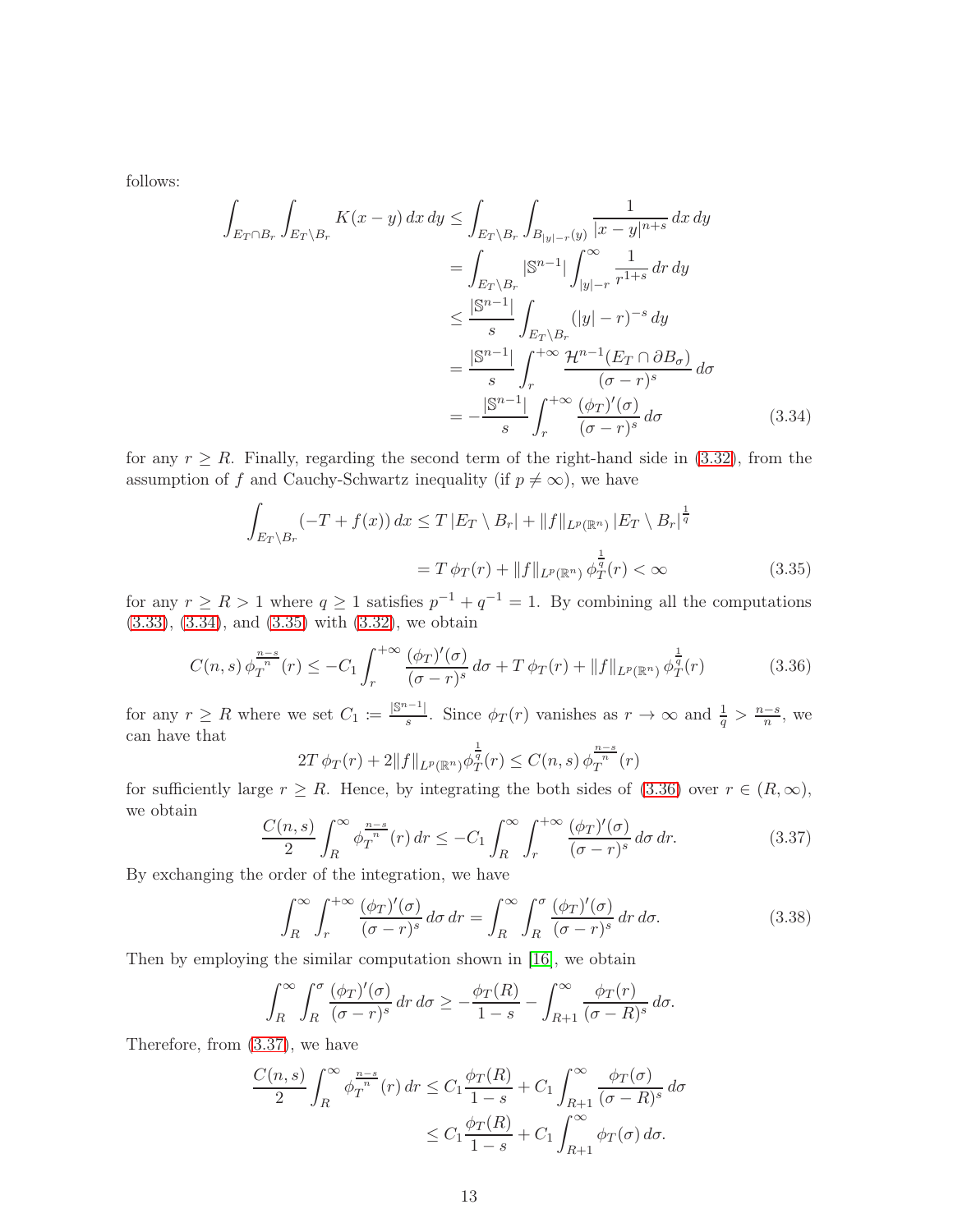Again, by choosing  $R$  sufficiently large so that the inequality

$$
C_1 \int_{R+1}^{\infty} \phi_T(r) dr \le \frac{C(n,s)}{4} \int_{R}^{\infty} \phi_T^{\frac{n-s}{n}}(r) dr
$$

holds, we have

$$
\int_{R}^{\infty} \phi_T^{\frac{n-s}{n}}(r) dr \le \frac{4C_1}{C(n,s)(1-s)} \phi_T(R).
$$

Then by applying the method shown in, for instance, [\[15,](#page-23-12) [16\]](#page-23-9), we obtain the contradiction to the assumption that  $\phi_T(r) > 0$  for any  $r > 0$ . Therefore, we conclude the essential boundedness of the set  $E_T$ .  $\Box$ 

We assume that  $u \in BV_K \cap L^2(\mathbb{R}^n)$  is a minimizer of the functional  $\mathcal{F}_{K,f}$  and u is bounded from below with the constant  $c \in \mathbb{R}$ . Then, since the super-levelset  $\{u > c\}$  is also a minimizer of  $\mathcal{E}_{K,f,c}$ , we may obtain from Lemma [3.6](#page-11-3) that there exists a constant  $R_c > 1$  such that  $|\{u > c\} \setminus B_{R_c}| = 0.$  In addition to this, we have the inclusion of the super-level sets that  $\{u > t'\} \subset \{u > t\}$  for any  $t' > t$ . Thus, we conclude that the following corollary holds.

<span id="page-13-2"></span>**Corollary 3.7.** Assume that the kernel  $K(x) = |x|^{-(n+s)}$  for  $x \in \mathbb{R}^n \setminus \{0\}$  with  $s \in (0, 1)$ . Let  $u \in BV_K(\mathbb{R}^n) \cap L^2(\mathbb{R}^n)$  be a minimizer of  $\mathcal{F}_{K,f}$ . If a datum f is in  $L^p(\mathbb{R}^n)$  with  $p \in (\frac{n}{s})$  $\frac{n}{s}, \infty]$ and  $u \geq c$  a.e. in  $\mathbb{R}^n$  for some  $c \in \mathbb{R}$ , then the super-levelset  $\{u > t\}$  is uniformly bounded with respect to  $t \geq c$ . Namely, there exists  $R_c > 0$ , independent of t, such that  $\{u > t\} \subset B_{R_c}$ for any  $t \geq c$ .

# <span id="page-13-0"></span>4 Hölder regularity of minimizers

First of all, we prove that, if the boundary of  $\{u > t\}$  is regular, then u is continuous.

<span id="page-13-1"></span>**Lemma 4.1.** Assume that  $K$  is non-negative measurable function and the datum  $f$  is in  $L^{\infty}(\mathbb{R}^n)$ . Let  $u \in BV_K(\mathbb{R}^n) \cap L^2(\mathbb{R}^n)$  be a minimizer of  $\mathcal{F}_{K,f}$ , and assume that  $\partial\{u > t\}$  is of class  $C^{1,\alpha}$  with  $\alpha \in (0, 1)$  for each  $t \in \mathbb{R}$ . Then u is continuous in  $\mathbb{R}^n$ .

*Proof.* From Lemma [3.5,](#page-8-3) we have that the set  $E_t := \{u > t\}$  is a minimizer of  $\mathcal{E}_{K, f, t}$  for each  $t \in \mathbb{R}$ . Suppose by contradiction that u is not continuous in  $\mathbb{R}^n$ . Then there exist a point  $x_0 \in \mathbb{R}^n$  and  $-\infty < t' < t < \infty$  such that  $x_0 \in \partial E_t \cap \partial E_{t'}$ . Indeed, if u is not continuous at  $x_0$ , then it holds that  $t_+ := \limsup_{x \to x_0} u(x) > \liminf_{x \to x_0} u(x) =: t_-.$  Note that  $t_+ \ge u(x_0) \ge t_$ by definition. Setting  $\delta := t_+ - t_- > 0$  and the definition of  $t_+$ , we can choose a sequence  ${x_n}_{n\in\mathbb{N}}$  such that  $x_k \to x_0$  and  $u(x_k) > t_+ - \frac{\delta}{2}$  $\frac{\partial}{\partial k}$  for any  $k \in \mathbb{N}$  with  $k \geq 1$ . If  $u(x_0) = t_+$ , then we have that  $x_k \in \{u > u(x_0) - \frac{\delta}{2}\}\$ for large  $k \in \mathbb{N}$ . Thus we obtain that  $x_0 \in \{u > u(x_0) - \frac{\delta}{2}\}\$ . However, from the definition of  $\delta$ ,  $x_0$  cannot be a interior point of  $\{u > u(x_0) - \frac{\delta}{2}\}$  $\frac{1}{2}$ ; otherwise we can choose a sequence  $\{y_k\}_{k\in\mathbb{N}}$  such that

$$
u(x_0) - \frac{\delta}{2} < u(y_k) < t_- + \frac{\delta}{2^k} \tag{4.1}
$$

for any large k. From the definition of  $\delta$  and the fact that  $u(x_0) = t_+$ , we obtain a contradiction. Thus we may assume that  $u(x_0) < t_+$ . Setting  $\tilde{\delta} := t_+ - u(x_0) > 0$  and since  $u(x_k) > t_+ - \frac{\delta}{2l}$  $\frac{\delta}{2^k}$  for any  $k \in \mathbb{N}$ , we have that  $u(x_k) > u(x_0) + \frac{1}{2}\tilde{\delta}$  for any  $k \in \mathbb{N}$  with  $k \geq (2\delta)^{-1} \tilde{\delta}$  and that  $x_k \in \{u > u(x_0) + \frac{1}{2} \tilde{\delta}\}\$ for large  $k \in \mathbb{N}$ . Hence, recalling that  $x_k \to x_0$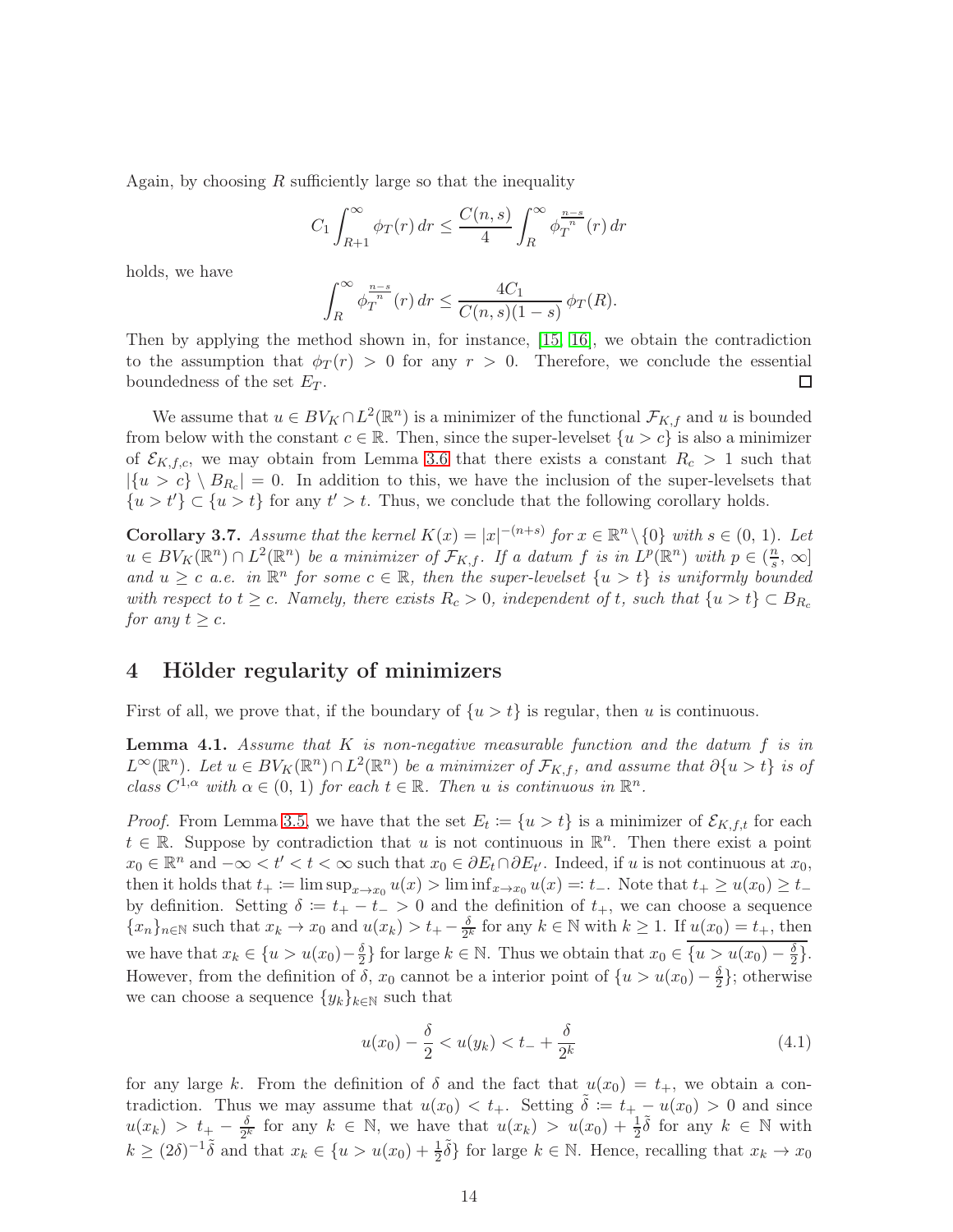as  $k \to \infty$ , we obtain that  $x_0 \in \partial \{u > u(x_0) + \frac{1}{2}\tilde{\delta}\}\)$ . In the same way, we can show that  $x_0 \in \partial \{u > u(x_0) + \frac{3}{4}\tilde{\delta}\}\.$  Therefore, we conclude that, if u is not continuous at  $x_0$ , we can find distinct constants  $t, t' \in \mathbb{R}$  such that  $x_0 \in \partial \{u > t\} \cap \partial \{u > t'\}.$ 

Since  $E_t$  and  $E_{t'}$  are the minimizers of  $\mathcal{E}_{K,f,t}$  and  $\mathcal{E}_{K,f,t'}$ , respectively, and we assume the  $C^{1,\alpha}$ -regularity of the boundaries of  $E_t$  and  $E_{t'}$ , we obtain the Euler-Lagrange equations

<span id="page-14-2"></span>
$$
H_{E_t}^K(x) + t - f(x) = 0
$$
\n(4.2)

and

<span id="page-14-3"></span>
$$
H_{E_{t'}}^{K}(x) + t' - f(x) = 0
$$
\n(4.3)

<span id="page-14-1"></span> $\Box$ 

for each  $x \in \partial E_t \cap \partial E_{t'}$ . We recall that  $H_K^{\partial E}$  is the nonlocal mean curvature of a set  $E \subset \mathbb{R}^2$ defined in [\(1.7\)](#page-2-0). Notice that, if  $E \subset F$  and  $\partial E \cap \partial F \neq \emptyset$ , then the nonlocal mean curvature of the boundary  $\partial F$  cannot exceed that of the boundary  $\partial E$ , namely, it holds that  $H_E^K \geq H_F^K$ at the points of  $\partial E \cap \partial F$ . Indeed, by definition of the nonlocal mean curvature, we have

$$
H_E^K(x) - H_F^K(x) = \text{p.v.} \int_{\mathbb{R}^2} K(x - y)(\chi_E(x) - \chi_E(y)) \, dy
$$
  
-  $\text{p.v.} \int_{\mathbb{R}^2} K(x - y)(\chi_F(x) - \chi_F(y)) \, dy$   
=  $\text{p.v.} \int_{\mathbb{R}^2} K(x - y)(\chi_E(x) - \chi_F(x) - \chi_E(y) + \chi_F(y)) \, dy$  (4.4)

for any  $x \in \partial E \cap \partial F$ . Since  $E \subset F$ , it holds  $\chi_E \leq \chi_F$  in  $\mathbb{R}^2$  and  $\chi_E(x) = \chi_F(x)$  for any  $x \in \partial E \cap \partial F$ . Thus from [\(4.4\)](#page-14-1) and the non-negativity of K, we obtain the claim.

Therefore, from [\(4.2\)](#page-14-2), [\(4.3\)](#page-14-3), and the fact that  $H_{E_{t'}}^K \geq H_{E_t}^K$ , we obtain

$$
t'-f(x_0) \ge t-f(x_0)
$$

and it turns out that  $t' \geq t$ . This contradicts the fact that  $t' < t$ .

### <span id="page-14-0"></span>4.1 Regularity of boundaries of super-levelsets for minimizers

We show some regularity results of the boundary of the set  $\{u > t\}$  for each t under suitable assumptions on the datum f, where u is a minimizer of the functional  $\mathcal{F}_{K,f}$ . To see this, we apply the results shown by Caputo and Guillen in [\[11\]](#page-23-13) and Barrios, Figalli, and Valdinoci in  $[6]$  (we also refer to  $[21]$ ).

First, we prove  $C^{1,\alpha}$ -regularity of the boundaries of minimizers. Before stating the lemma, we recall the two results; one is the  $C^1$ -regularity result of "almost" nonlocal minimal surfaces given by Caputo and Guillen in [\[11\]](#page-23-13) and the other is the "improvement-of-flatness" result given by Figalli et.al. in [\[21\]](#page-24-12). First of all, we state the regularity result proved by Caputo and Guillen in [\[11,](#page-23-13) Theorem 1.1] as follows:

<span id="page-14-4"></span>**Theorem 4.2** ([\[11\]](#page-23-13)). Let  $s \in (0, 1)$  and  $\delta > 0$ , and let  $\Omega \subset \mathbb{R}^n$  be any bounded domain with Lipschitz boundary. Suppose E is a  $(P_s, \rho, \delta)$ -minimal in  $\Omega$ , where  $\rho : (0, \delta) \to \mathbb{R}$ is a non-decreasing and bounded function with some growth condition. Here we mean by  $(P_s, \rho, \delta)$ -minimal in  $B_R$  for some  $R > 0$  that for any  $x_0 \in \partial E$ , a measurable set  $F \subset \mathbb{R}^n$ , and  $0 < r < \min\{\delta, \text{ dist}(x_0, \partial B_R)\}\$  with  $E \Delta F \subset B_r(x_0)$ , we have

$$
P_s(E; B_R) \le P_s(F; B_R) + \rho(r) r^{n-s}.
$$

Then  $\partial E$  is of class  $C^1$  in  $B_{\frac{R}{2}}$ , except a closed set of  $\mathcal{H}^{n-2}$ -dimension.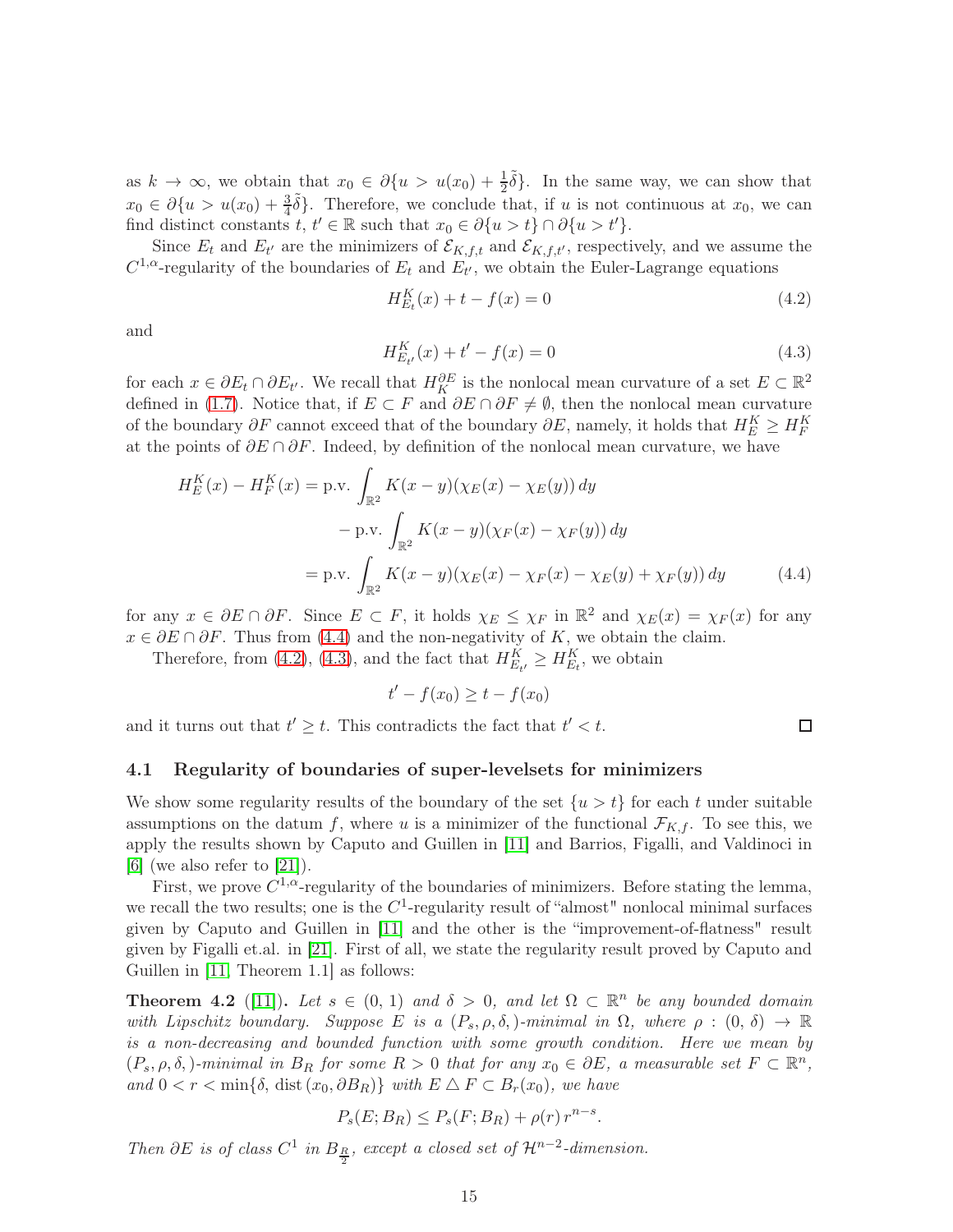Remark 4.3. Note that we may choose, for instance, a function  $r \mapsto C r^{\beta}$  with  $0 < \beta \leq s$ where  $C > 0$  is some constant, as the function  $\rho$ .

Secondly, we recall another regularity result of the boundary of minimizers, namely, the improvement of flatness proved in [\[21,](#page-24-12) Theorem 3.4] by using the method developed in [\[11\]](#page-23-13). This result implies  $C^{1,\alpha}$ -regularity of almost minimal surfaces except some singular set.

<span id="page-15-0"></span>**Theorem 4.4** ([\[11,](#page-23-13) [21\]](#page-24-12)). Let  $s_0 \in (0, 1)$ ,  $\Lambda > 0$ , and  $x_0 \in \partial E$ . Then there exist  $\tau$ ,  $\eta$ ,  $q \in (0, 1)$ depending only on n,  $s_0$ , and  $\Lambda$  with the following property: assume that E is a  $\Lambda$ -minimizer of the s-perimeter for some  $s \in [s_0, 1)$ , namely, we mean E is a bounded measurable set in  $\mathbb{R}^n$  satisfying the condition that, for any bounded set  $F \subset \mathbb{R}^n$ ,

$$
P_s(E) \le P_s(F) + \frac{\Lambda}{1-s} |E\Delta F|.
$$

Then, if

$$
\partial E \cap B_1(x_0) \subset \{y \mid |(y - x_0) \cdot e| < \tau\}
$$

for some  $e \in \mathbb{S}^{n-1}$ , then there exists  $e_0 \in \mathbb{S}^{n-1}$  such that

$$
\partial E \cap B_{\eta}(x_0) \subset \{y \mid |(y - x_0) \cdot e_0| < q\tau, \eta\}.
$$

Originally, the regularity of nonlocal minimal surfaces was obtained by Caffarelli, Roque-joffre, and Savin in [\[10\]](#page-23-7). Precisely they proved that every s-minimal surface is locally  $C^{1,\alpha}$ except the singular sets of  $\mathcal{H}^{n-2}$ -dimension. Moreover, thanks to the result by Savin and Valdinoci in [\[34\]](#page-24-13), the singular set of s-minimal surfaces has the Hausdorff dimension up to  $n-3$ . Hence we obtain that s-minimal surfaces in  $\mathbb{R}^2$  are fully  $C^{1,\alpha}$ -regular.

As a consequence of these regularity results, we obtain

<span id="page-15-2"></span>**Lemma 4.5** ( $C^{1,\alpha}$ -regularity of boundary of super-levelset of minimizers). Let  $s \in (0, 1)$ and let  $f \in L^{\infty}(\mathbb{R}^n)$  be non-negative. Assume that  $K(x) = |x|^{-(n+s)}$  for  $x \in \mathbb{R}^n \setminus \{0\}$  and  $u\in BV_K\cap L^2({\mathbb R}^n)$  is a minimizer of the functional  $\mathcal{F}_{K,f}.$  Then, for each  $t\in{\mathbb R},$  the boundary of the super-level set of u is of class  $C^{1,\alpha}$  with  $0 < \alpha < 1$ , except a closed set of  $\mathcal{H}^{n-3}$ -dimension.

*Proof.* We fix  $t \in \mathbb{R}$ . Let  $x_0 \in \partial \{u > t\}$  and  $r > 0$  be any number. First, from the assumption on f and Lemma [3.6](#page-11-3) in Section [3.2,](#page-6-0) u is non-negative and there exists a constant  $R_0 > 0$  such that  $E_t := \{u > t\} \subset B_{\frac{R_0}{2}}$  for any  $t \geq 0$ . In order to apply the regularity and improvement flatness result to our case, it is sufficient to show that the set  $E_t$  is an almost minimizer in  $B_{R_0}$  in the sense of Theorem [4.4.](#page-15-0) Note that this also indicates that  $E_0$  is a minimizer in the sense of Theorem [4.2.](#page-14-4) From Lemma [3.5,](#page-8-3) we know that  $\{u > t\}$  is a solution to the problem

$$
\min\{\mathcal{E}_{K,f,t}(E) \mid |E| < \infty\}
$$

for each  $t \in \mathbb{R}$ . Hence, from the minimality and boundedness of  $E_t$ , we have that

<span id="page-15-1"></span>
$$
\mathcal{E}_{K,f,t}(E_t) \le \mathcal{E}_{K,f,t}(F) \tag{4.5}
$$

for any  $F \subset \mathbb{R}^n$  and  $E_t \triangle F \subset B_r(x_0)$ . From the definition of  $P_s(\cdot; B_{R_0})$  and the fact that  $E_t \subset B_{\frac{R_0}{2}}$ , we have the identity that  $P_K(E_t; B_{R_0}) = P_K(E_t)$ . Hence, from [\(4.5\)](#page-15-1), we can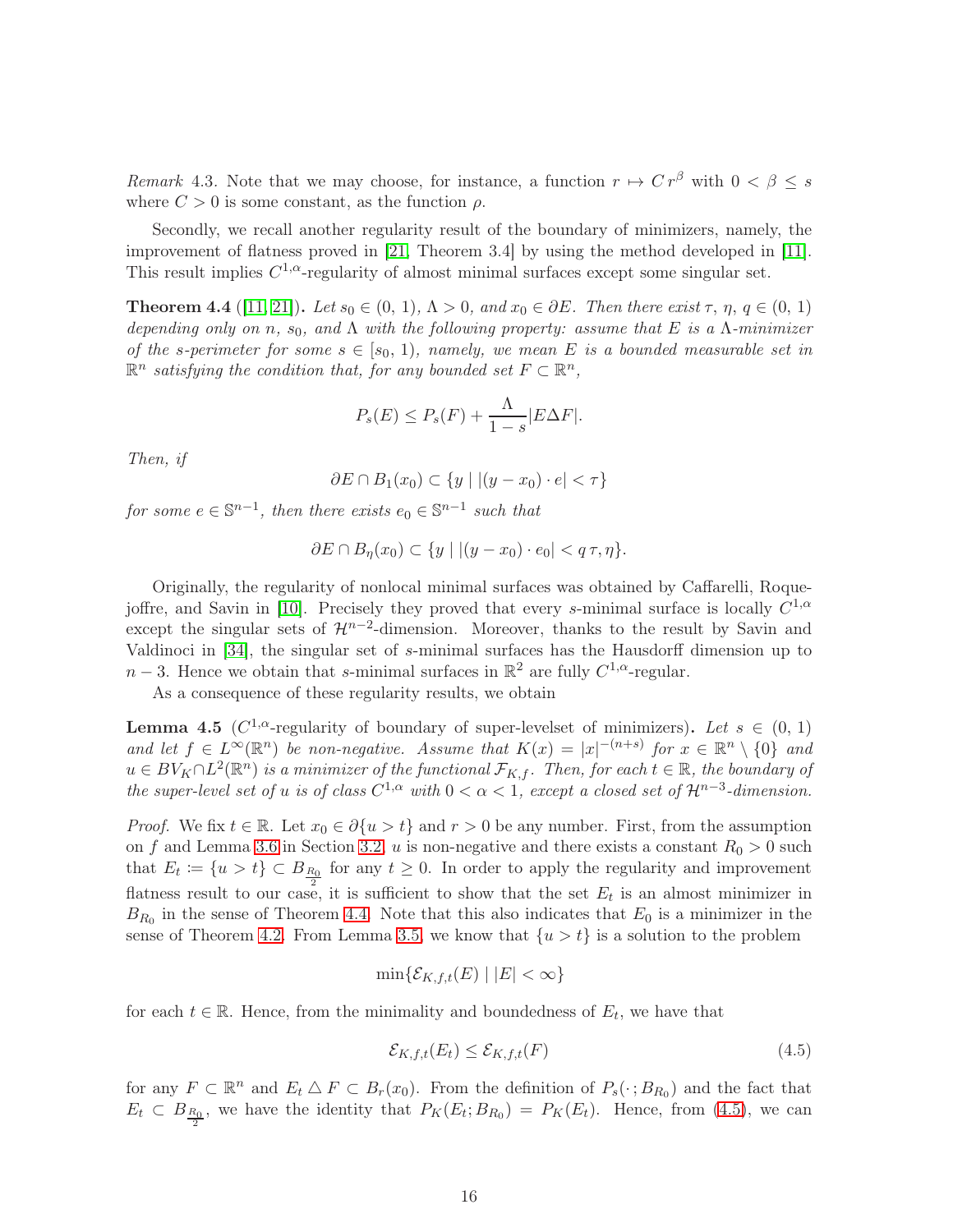compute as follows: for any set F and  $r > 0$  with  $E_t \bigtriangleup F \subset B_r(x_0) \subset B_{\frac{R_0}{2}}$ , we have

$$
P_K(E_t; B_{R_t}) - P_K(F; B_{R_t}) = \mathcal{E}_{K, f, t}(E_t) - \int_{E_t} (t - f(x)) dx - \mathcal{E}_{K, f, t}(F) + \int_F (t - f(x) dx)
$$
  
\n
$$
\leq \int_{\mathbb{R}^n} |\chi_{E_t} - \chi_F| |t - f(x)| dx
$$
  
\n
$$
\leq \int_{B_r(x_0)} |t - f(x)| dx.
$$
\n(4.6)

Since we assume that  $f \in L^{\infty}(\mathbb{R}^n)$ , we have

<span id="page-16-1"></span><span id="page-16-0"></span>
$$
\int_{B_r(x_0)} |t - f(x)| dx \le (t + \|f\|_{L^{\infty}(\mathbb{R}^n)}) |E_t \Delta F|.
$$
\n(4.7)

Hence, from  $(4.6)$  and  $(4.7)$ , we have

$$
P_K(E_t; B_{R_0}) \le P_K(F; B_{R_0}) + (t + ||f||_{L^{\infty}(\mathbb{R}^n)}) |E_t \Delta F|
$$

or equivalently, since  $E_t \cup F \subset B_{\frac{R_0}{2}}$ , we have

$$
P_K(E_t) \le P_K(F) + (t + \|f\|_{L^\infty(\mathbb{R}^n)}) |E_t \Delta F|
$$

for any  $F \subset \mathbb{R}^n$  with  $E_t \triangle F \subset B_r(x_0)$ . Therefore, we apply the regularity result in [\[11\]](#page-23-13), the improvement flatness result in [\[21\]](#page-24-12), and the regularity result of nonlocal minimal cones in [\[34\]](#page-24-13) to conclude that the claim is valid.  $\Box$ 

In addition, we employ another result of the regularity for solutions via the bootstrap argument. This result are obtained by Barrios, Figalli, and Valdinoci in [\[6\]](#page-23-14). The authors in [\[6,](#page-23-14) Theorem 1.6] proved the following regularity theorem for the solutions to a certain differential equation. Note that, for simplicity, we write the following theorem in a less rigorous manner than the original one.

**Theorem 4.6.** Let  $v \in L^{\infty}(\mathbb{R}^{n-1})$  be a solution (in the viscosity sense) to the integrodifferential equation

$$
\int_{\mathbb{R}^{n-1}} k_r(y', x') \frac{v(x' + y') + v(x' - y') - 2v(x')}{|y' - x'|^{(n-1)+(1+s)}} dy' = G(x', v(x'))
$$

for any  $x' \in B'_r(0) \subset \mathbb{R}^{n-1}$  with some "nicely behaving" function  $k_r$  with  $\text{spt } k_r(\cdot, x') \subset B'_r(0)$ and  $G \in C^{0,\beta}(B_r'(0))$  and  $\beta \in (1-s, 1]$ . Then, we have that  $v \in C^{1+s+\alpha}(B'_{\frac{r}{2}}(0))$  with  $1-s<\alpha<\beta$ .

Taking into account all the above arguments, we can obtain the local  $C^{2,\gamma}$ -regularity of the boundary of minimizers under the same Hölder regularity of a datum  $f$ . Precisely, we prove

<span id="page-16-2"></span>**Lemma 4.7.** Let  $s \in (0, 1)$ . Assume that  $K(x) = |x|^{-(n+s)}$  for  $x \in \mathbb{R}^n \setminus \{0\}$  and  $u \in$  $BV_K \cap L^2(\mathbb{R}^n)$  is a minimizer of the functional  $\mathcal{F}_{K,f}$ . If a datum f is in  $C^{0,\beta}_{loc} \cap L^{\infty}(\mathbb{R}^n)$  with  $\beta \in (1-s, 1]$  and non-negative, then for each  $t \in \mathbb{R}$ , the boundary of the super-level set  $\{u > t\}$ is of class  $C^{2,s+\alpha-1}$  with  $1-s < \alpha < \beta \leq 1$  except a closed set of  $\mathcal{H}^{n-3}$ -dimension.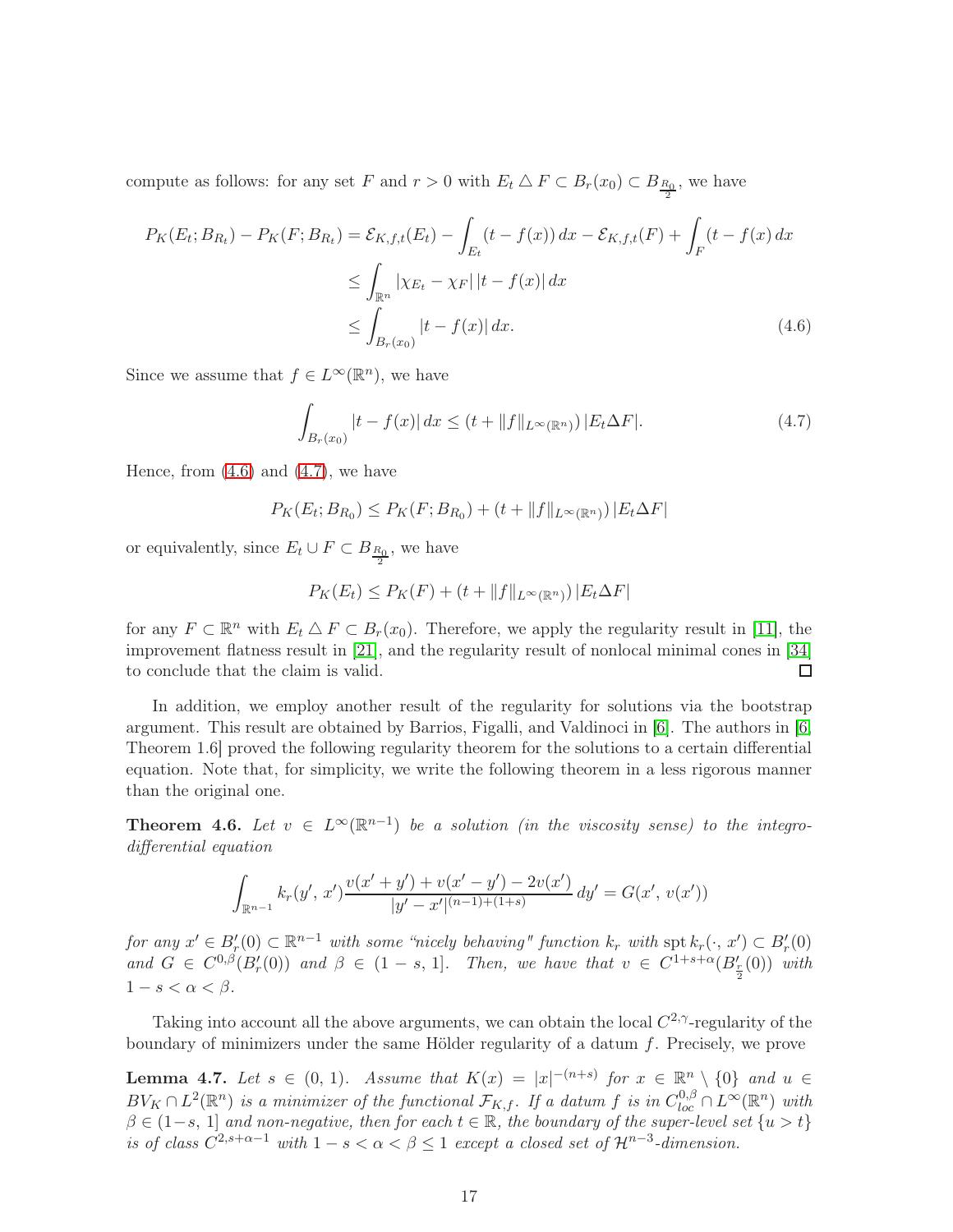*Proof.* From Lemma [4.5](#page-15-2) and the assumption that  $f \in C^{0,\beta}_{loc} \cap L^{\infty}(\mathbb{R}^n)$  with  $\beta \in (1-s, 1]$ , the boundary of the set  $\{u > t\}$  has global  $C^{1,\gamma}$ -regularity with  $\gamma \in (0, 1)$  and thus we can represent the boundary as a graph of some  $C^{1,\gamma}$ -function  $v_t$  locally. By employing the computation shown in [\[6\]](#page-23-14), we may have that  $v_t$  is actually a solution in the viscosity sense to the equation

$$
\int_{\mathbb{R}^{n-1}} k(y', x') \frac{v(x' + y') + v(x' - y') - 2v(x')}{|y' - x'|^{(n-1)+(1+s)}} dy' = G(x', v(x')) + t - f(x', v_t(x'))
$$

in some open bounded domain of  $v_t$ , where k and G are "good" functions precisely given in [\[6\]](#page-23-14). Then since  $f \in C_{loc}^{0,\beta}(\mathbb{R}^n)$ , we may apply the result in [\[6,](#page-23-14) Theorem 1.6] with  $k = 0$  and  $\sigma = 2s$ to conclude that the local regularity of  $v_t$  is improved up to  $C^{2,s+\alpha-1}$  with  $1-s < \alpha < \beta \leq 1$ . From the compactness of the boundary of  $\{u > t\}$  and by the standard covering argument, we obtain the  $C^{2,s+\alpha-1}$ -regularity of entire  $\partial\{u>t\}$  with  $\alpha \in (1-s, \beta)$ .  $\Box$ 

### <span id="page-17-0"></span>4.2 Proof of the main regularity result

By combining the regularity result in Lemma [4.7](#page-16-2) with Lemma [4.5,](#page-15-2) we are now ready to prove the main result of this paper.

*Proof of Theorem [1.1.](#page-1-3)* From Lemma [4.1,](#page-13-1) we first recall that the minimizer  $u$  is continuous in  $\mathbb{R}^2$  because of the  $C^{2,s+\alpha-1}$ -regularity of  $\partial\{u>t\}$  shown in Lemma [4.7.](#page-16-2) Let  $d_t := d_{E_t}$  for  $t \in [0, \infty)$  be a signed distance function from  $\partial \{u > t\}$ , which is negative inside  $\{u > t\}$ . We set  $E_t := \{x \mid u(x) > t\}$  for any t. Since  $n = 2$ , from Lemma [4.7](#page-16-2) it follows that all the points on  $\partial E_t$  are regular points. Thus, the signed distance function  $d_t$  is of class  $C^{2,s+\alpha-1}$  in a neighborhood of  $\partial E_t$  with  $1-s < \alpha < \beta$  (see, for instance, [\[35,](#page-24-14) [18,](#page-23-15) [19,](#page-24-15) [7\]](#page-23-16) for the relation between the distance function and regularity of surfaces).

Now we take any  $t_1 \in [0, \infty)$  and set  $E_1 := E_{t_1}$ . Then we can choose a neighborhood  $U_1 \subset \mathbb{R}^2$  of the boundary  $\partial E_1$  such that  $d_1 := d_{t_1} \in C^{2,s+\alpha-1}(U_1)$ . Moreover, we take any  $t_2 \in \mathbb{R}$  be with  $t_2 > t_1$  such that  $E_2 \cap U_1 \neq \emptyset$ . From the assumption on f and from Proposition [3.4,](#page-7-3) we have that  $||u||_{L^{\infty}} \le ||f||_{L^{\infty}} < \infty$ . Hence from Lemma [3.7,](#page-13-2) we obtain that there exists a constant  $R_c > 0$  independent of  $t_1$  and  $t_2$  such that  $E_2 \subset E_1 \subset B_{R_c}$ .

Now we set  $\delta := \text{dist}(\partial E_1, \partial E_2)$ . To show the Hölder regularity, we first prove the inequality

$$
t_2 - t_1 \leq ([f]_{\beta} + C \, \tilde{\delta}^{1-\beta}) \, \tilde{\delta}^{\beta}
$$

where  $C > 0$  is the constant depending only on s and  $d_1$ . Thanks to the boundedness of both  $\partial E_1$  and  $\partial E_2$  from Lemma [3.6,](#page-11-3) we can choose points  $x_1 \in \partial E_1$  and  $x_2 \in \partial E_2$  such that

$$
\tilde{\delta} \coloneqq \text{dist}\left(\partial E_1, \, \partial E_2\right) = |x_1 - x_2|.
$$

Notice that we may assume that  $\tilde{\delta} \neq 0$ . Indeed, if  $\tilde{\delta} = 0$ , then we have that  $\tilde{x} := x_1 =$  $x_2 \in \partial E_1 \cap \partial E_2$ . From the inclusion that  $E_2 \subset E_1$  and the definition of the nonlocal mean curvature, we can show the inequality

<span id="page-17-2"></span>
$$
H_{E_1}^K(\tilde{x}) \le H_{E_2}^K(\tilde{x}).\tag{4.8}
$$

Moreover, from the minimality of the sets  $E_1$  and  $E_2$  and the  $C^{2,s+\alpha-1}$ -regularity of the minimizers of  $\mathcal{E}_{K,f,t_i}$  for each  $i \in \{1, 2\}$ , we are bale to compute by hand the Euler-Lagrange equations

<span id="page-17-1"></span>
$$
H_{E_1}^K(\tilde{x}) + t_1 - f(\tilde{x}) = 0
$$
\n(4.9)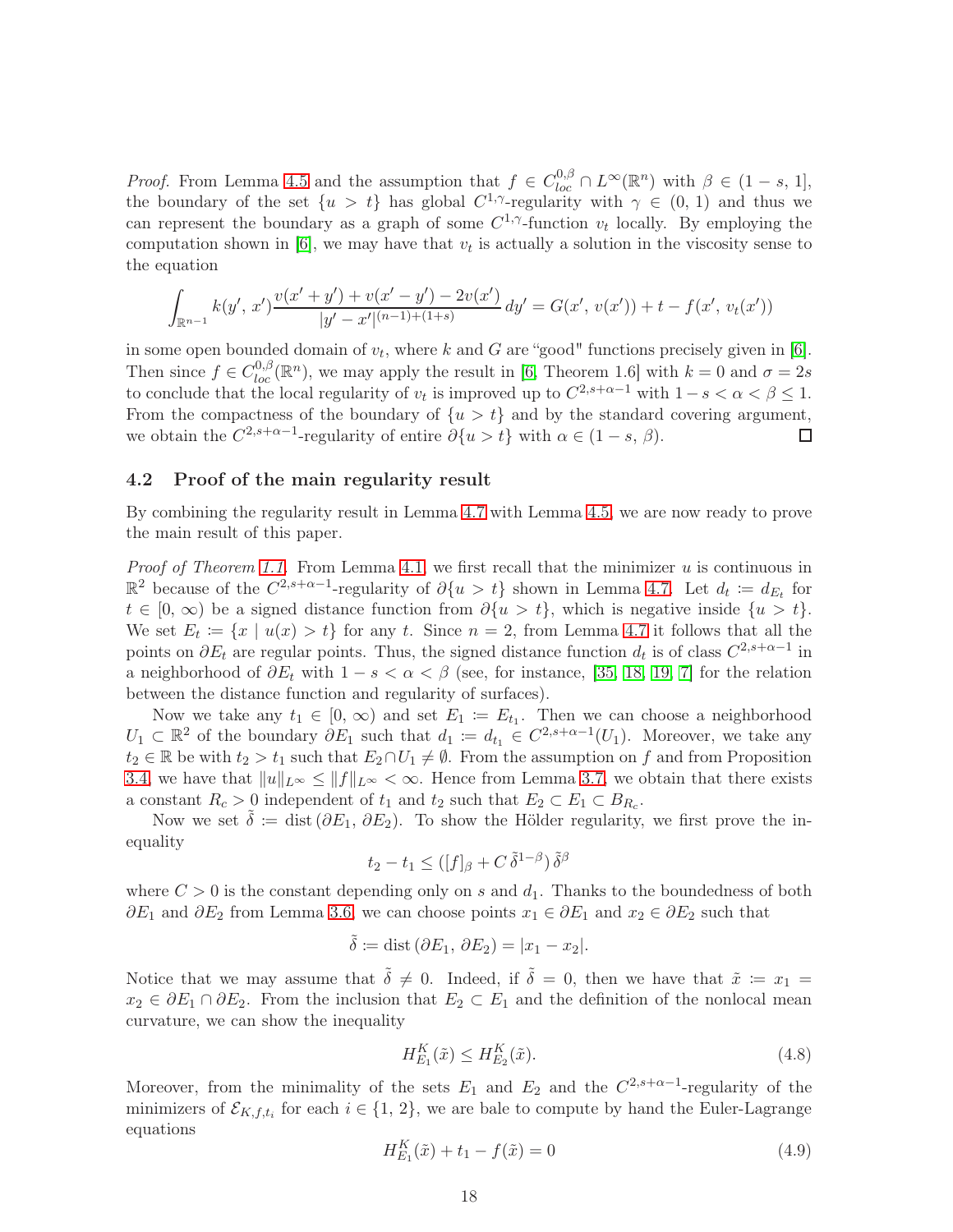and

<span id="page-18-0"></span>
$$
H_{E_2}^K(\tilde{x}) + t_2 - f(\tilde{x}) = 0.
$$
\n(4.10)

Therefore, combining  $(4.9)$  and  $(4.10)$  with  $(4.8)$ , we obtain

$$
t_2 - t_1 = t_2 - f(\tilde{x}) - (t_1 - f(\tilde{x})) = -H_{E_2}^K(\tilde{x}) + H_{E_1}^K(\tilde{x}) \le 0,
$$

which contradicts the assumption that  $t_2 > t_1$ . In the sequel, we always assume that  $\delta > 0$ .

Now we try to prove the local Hölder regularity of the minimizer u of the functional  $\mathcal{F}_{K,f}$ . To see this, first we define a set  $E_1^{\delta}$  as

$$
E_1^{\delta} \coloneqq \{ x \in E_1 \mid \text{dist}(x, \partial E_1) \le \delta \}
$$

for any  $\delta \in (0, \tilde{\delta}]$ . Then the boundary of  $E_1^{\delta}$  is described as  $\partial E_1^{\delta} = \{x - \delta \nabla d_1(x) \mid x \in \partial E_1\}$ where  $\nabla d_1$  is the outer unit normal vector of  $\partial E_1$ . Note that we can readily see that  $E_2 \subset E_1^{\delta}$ and  $x_2 \in \partial E_2 \cap \partial E_1^{\tilde{\delta}}$ . As we show in [\(4.8\)](#page-17-2), we have the comparison inequality of the nonlocal mean curvatures that

<span id="page-18-4"></span><span id="page-18-1"></span>
$$
H_{E_1^{\tilde{\delta}}}^K(x_2) \le H_{E_2}^K(x_2). \tag{4.11}
$$

From the choice of  $x_1$  and  $x_2$ , we have  $x_2 = x_1 - \delta \nabla d_1(x_1)$ . Now we compare the two nonlocal curvatures  $H_{E_1^{\delta}}^K(x_2)$  and  $H_{E_1}^K(x_1)$ . To do this, we employ the computation shown by Dávila, del Pino, and Wei in [\[17\]](#page-23-6) (see also [\[24\]](#page-24-5)). This computation is on the variation of the nonlocal mean curvature. Precisely, we have that, for any set  $E \subset \mathbb{R}^2$  with a smooth boundary (at least  $C^2$ ), it holds that

$$
-\frac{d}{d\delta}\Big|_{\delta=0} H_{E_{\delta h}}^{K}(x-\delta h(x)\nabla d_{E}(x)) = 2\int_{\partial E} \frac{h(y)-h(x)}{|y-x|^{2+s}} d\mathcal{H}^{n-1}(y) + 2\int_{\partial E} \frac{(\nabla d_{E}(y)-\nabla d_{E}(x))\cdot \nabla d_{E}(x)}{|y-x|^{2+s}} d\mathcal{H}^{n-1}(y)
$$
(4.12)

for  $x \in \partial E$  where  $h \in C^{\infty} \cap L^{\infty}(\partial E)$  and we define the set  $E_{\delta h}$  in such a way that its boundary is given by  $\partial E_{\delta h} := \{x - \delta h(x) \nabla d_E(x) \mid x \in \partial E\}$  for any  $\delta > 0$ . Then from [\(4.12\)](#page-18-1) and by some computation, we have the estimate of the variation of the nonlocal mean curvature  $H_{E_1^{\delta}}^s$ for small  $\delta > 0$ . Precisely we can obtain that there exist constants  $C > 0$  and  $\delta_0 > 0$ , which depends on the space-dimension  $n = 2$ , s, and the  $L^{\infty}$ -norm of  $\nabla^2 d_1$  (equivalently the second fundamental form of  $\partial E_1$ ), such that

$$
-\frac{d}{d\delta}H_{E_1^{\delta}}^K(\Psi_{\delta}(x_1)) \le C \int_{\partial E_1} \frac{|\nabla d_1(y) - \nabla d_1(x_1)|^2}{|y - x_1|^{2+s}} d\mathcal{H}^{n-1}(y) \tag{4.13}
$$

for any  $\delta \in (0, \delta_0)$  where we set  $\Psi_{\delta}(x_1) := x - \delta \nabla d_1(x)$ . Indeed, choosing any smooth cut-off function  $\eta_{\varepsilon}$  such that  $\operatorname{spt} \eta_{\varepsilon} \subset B_{\varepsilon}^c(0), \eta_{\varepsilon} \equiv 1$  in  $B_{2\varepsilon}^c(0),$  and  $0 \leq \eta_{\varepsilon} \leq 1$ , we can write the nonlocal curvature as follows:

<span id="page-18-3"></span><span id="page-18-2"></span>
$$
- H_{E_1^{\delta}}^s(\Psi_{\delta}(x_1))
$$
  
= 
$$
\int_{\mathbb{R}^2} \frac{\chi_{E_1^{\delta}}(y) - \chi_{(E_1^{\delta})^c}(y)}{|y - \Psi_{\delta}(x_1)|^{2+s}} \eta_{\varepsilon}(y - \Psi_{\delta}(x_1)) dy
$$
  
+ 
$$
\int_{\mathbb{R}^2} \frac{\chi_{E_1^{\delta}}(y) - \chi_{(E_1^{\delta})^c}(y)}{|y - \Psi_{\delta}(x_1)|^{2+s}} (1 - \eta_{\varepsilon}(y - \Psi_{\delta}(x_1))) dy
$$
  
=: 
$$
A_{\varepsilon}(\delta) + B_{\varepsilon}(\delta).
$$
 (4.14)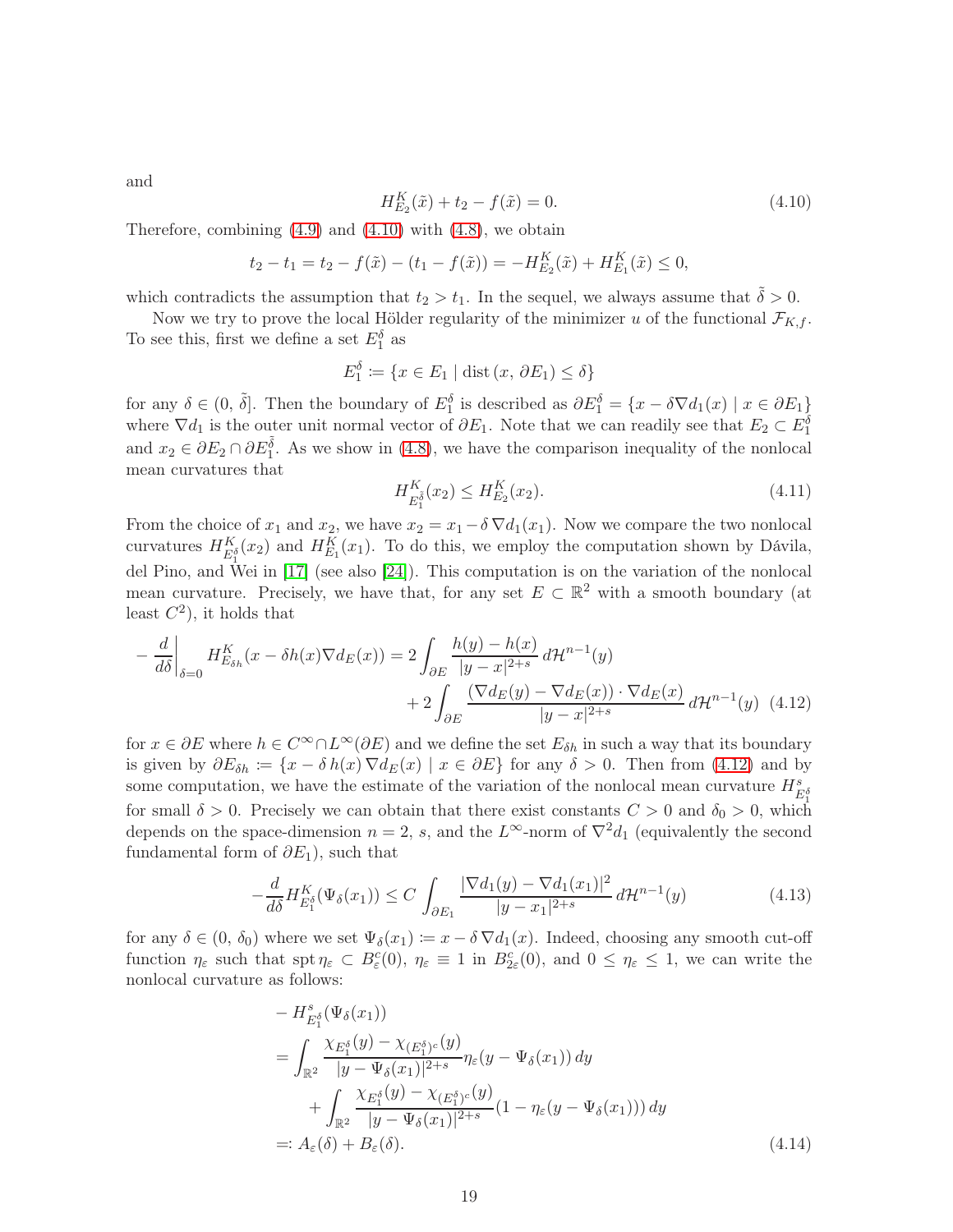Then we can compute the derivative of  $A_{\varepsilon}(\delta)$  in [\(4.14\)](#page-18-2) for small  $\delta > 0$  in the following manner:

$$
\frac{d}{d\delta} \int_{\mathbb{R}^2} \frac{\chi_{E_1^{\delta}}(y) - \chi_{(E_1^{\delta})^c}(y)}{|y - \Psi_{\delta}(x_1)|^{2+s}} \eta_{\varepsilon}(y - \Psi_{\delta}(x_1)) dy \n= \int_{\partial E_1^{\delta}} \frac{\eta_{\varepsilon}(y - \Psi_{\delta}(x_1))}{|y - \Psi_{\delta}(x_1)|^{2+s}} d\mathcal{H}^{n-1}(y) + \int_{\partial (E_1^{\delta})^c} \frac{\eta_{\varepsilon}(y - \Psi_{\delta}(x_1))}{|y - \Psi_{\delta}(x_1)|^{2+s}} d\mathcal{H}^{n-1}(y) \n- (2+s) \int_{\mathbb{R}^2} \frac{\chi_{E_1^{\delta}}(y) - \chi_{(E_1^{\delta})^c}(y)}{|y - \Psi_{\delta}(x_1)|^{2+s+2}} (y - x_1 + \delta \nabla d_1(x_1)) \cdot \nabla d_1(x_1) \eta_{\varepsilon}(y - \Psi_{\delta}(x_1)) dy \n+ \int_{\mathbb{R}^2} \frac{\chi_{E_1^{\delta}}(y) - \chi_{(E_1^{\delta})^c}(y)}{|y - \Psi_{\delta}(x_1)|^{2+s}} \nabla \eta_{\varepsilon}(y - \Psi_{\delta}(x_1)) \cdot \nabla d_1(x_1) dy \n\tag{4.15}
$$

for any  $\delta \in (0, 1)$  with  $\Psi_{\delta}(x_1) \in U_1$ . Then by using the Gauss-Green theorem, we have

<span id="page-19-0"></span>
$$
-(2+s)\int_{\mathbb{R}^2} \frac{\chi_{E_1^{\delta}}(y) - \chi_{(E_1^{\delta})^c}(y)}{|y - \Psi_{\delta}(x_1)|^{2+s+2}} (y - x_1 + \delta \nabla d_1(x_1)) \cdot \nabla d_1(x_1) \eta_{\varepsilon}(y - \Psi_{\delta}(x_1)) dy
$$
  
\n
$$
= \int_{\mathbb{R}^2} (\chi_{E_1^{\delta}}(y) - \chi_{(E_1^{\delta})^c}(y)) \nabla_y \left( \frac{1}{|y - \Psi_{\delta}(x_1)|^{2+s}} \right) \cdot \nabla d_1(x_1) \eta_{\varepsilon}(y - \Psi_{\delta}(x_1)) dy
$$
  
\n
$$
= \int_{\partial E_1^{\delta}} \frac{\nabla d_1(x_1) \cdot \nabla d_{E_1^{\delta}}(y)}{|y - \Psi_{\delta}(x_1)|^{2+s}} \eta_{\varepsilon}(y - \Psi_{\delta}(x_1)) d\mathcal{H}^{n-1}
$$
  
\n
$$
- \int_{\partial (E_1^{\delta})^c} \frac{\nabla d_1(x_1) \cdot (-\nabla d_{E_1^{\delta}}(y))}{|y - \Psi_{\delta}(x_1)|^{2+s}} \eta_{\varepsilon}(y - \Psi_{\delta}(x_1)) d\mathcal{H}^{n-1}
$$
  
\n
$$
- \int_{\mathbb{R}^2} \frac{\chi_{E_1^{\delta}}(y) - \chi_{(E_1^{\delta})^c}(y)}{|y - \Psi_{\delta}(x_1)|^{2+s}} \nabla \eta_{\varepsilon}(y - \Psi_{\delta}(x_1)) \cdot \nabla d_1(x_1) dy.
$$
 (4.16)

Thus from  $(4.15)$  and  $(4.16)$ , we obtain

<span id="page-19-1"></span>
$$
\frac{d}{d\delta}A_{\varepsilon}(\delta) = \int_{\partial E_1^{\delta}} \frac{2 - 2(\nabla d_1(x_1) \cdot \nabla d_{E_1^{\delta}}(y))}{|y - \Psi_{\delta}(x_1)|^{2+s}} \eta_{\varepsilon}(y - \Psi_{\delta}(x_1)) d\mathcal{H}^{n-1}(y)
$$
\n
$$
= \int_{\partial E_1^{\delta}} \frac{|\nabla d_1(x_1) - \nabla d_{E_1^{\delta}}(y)|^2}{|y - \Psi_{\delta}(x_1)|^{2+s}} \eta_{\varepsilon}(y - \Psi_{\delta}(x_1)) d\mathcal{H}^{n-1}(y)
$$

for any small  $\delta > 0$  with  $\Psi_{\delta}(x_1) \in U_1$ . Hence from the change of variables, we obtain

$$
\frac{d}{d\delta}A_{\varepsilon}(\delta) = \int_{\partial E_1} \frac{|\nabla d_1(x_1) - \nabla d_1(y)|^2}{|\Psi_{\delta}(y) - \Psi_{\delta}(x_1)|^{2+s}} \eta_{\varepsilon}(\Psi_{\delta}(y) - \Psi_{\delta}(x_1)) J_{\partial E_1} \Psi_{\delta}(y) d\mathcal{H}^{n-1}(y)
$$

where  $J_{\partial E_1}\Psi_\delta(y)$  is the tangential Jacobian of  $\partial E_1$  at y. As is shown in [\[17\]](#page-23-6), we can have that there exist constants  $c' > 0$  and  $\delta' > 0$ , depending on the space-dimension  $n = 2$  and s but independent of  $\varepsilon > 0$ , such that  $|\frac{d}{d\delta}B_{\varepsilon}(\delta)| \leq c' \varepsilon^{1-s}$  for any  $\delta \in (0, \delta')$  and  $\varepsilon \in (0, 1)$ . Therefore, we conclude that

$$
-\frac{d}{d\delta}H_{E_1^{\delta}}^s(\Psi_{\delta}(x_1)) = \lim_{\varepsilon \downarrow 0} \left( \frac{d}{d\delta}A_{\varepsilon}(\delta) + \frac{d}{d\delta}B_{\varepsilon}(\delta) \right)
$$
  
= 
$$
\int_{\partial E_1} \frac{|\nabla d_1(x_1) - \nabla d_1(y)|^2}{|\Psi_{\delta}(y) - \Psi_{\delta}(x_1)|^{2+s}} J_{\partial E_1} \Psi_{\delta}(y) d\mathcal{H}^{n-1}(y)
$$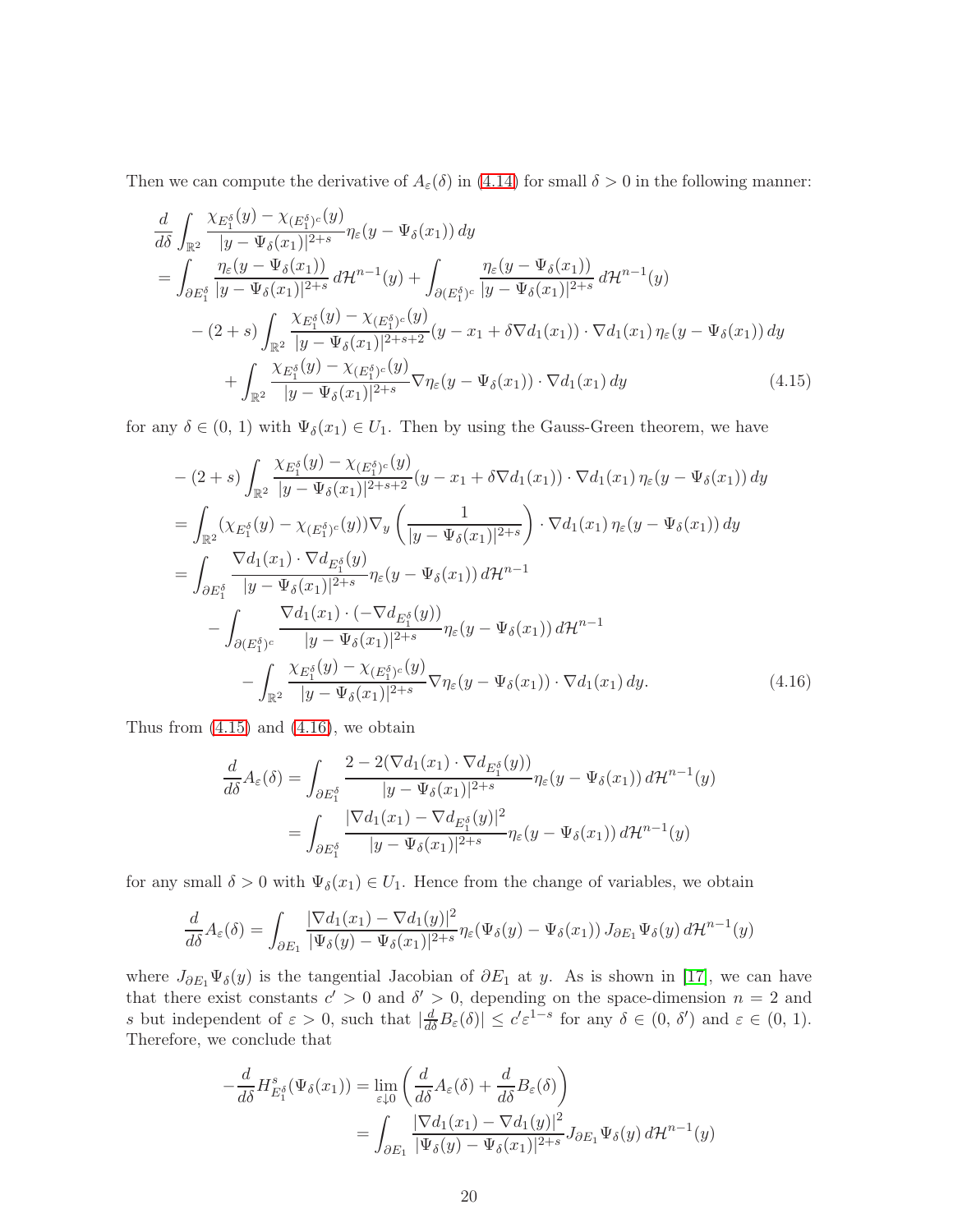for any  $\delta \in (0, \delta'_0)$  where  $\delta'_0 > 0$  is a constant depending on the space-dimension  $n = 2$ , s, and the L<sup>∞</sup>-norm of  $\nabla^2 d_1$ . From the definition of  $\Psi_\delta$ , we have that there exists a constant  $C_0 > 0$ depending on the space-dimension  $n = 2$ , s, and the  $L^{\infty}$ -norm of  $\nabla^2 d_1$ , such that

$$
\frac{J_{\partial E_1} \Psi_\delta(y)}{|\Psi_\delta(y) - \Psi_\delta(x_1)|^{2+s}} \le \frac{C_0}{|y - x_1|^{2+s}}
$$

for any  $y \in \partial E_1$  and  $\delta \in (0, \delta'_0)$ . Therefore we obtain that there exist constants  $C > 0$ and  $\delta_0 > 0$ , depending on the space-dimension  $n = 2$ , s, and the second derivative of  $d_1$  but independent of  $\delta$ , such that the inequality [\(4.13\)](#page-18-3) with the constant C holds for any  $\delta \in (0, \delta_0)$ . Thus, from the fundamental theorem of calculus and [\(4.13\)](#page-18-3), we obtain that

$$
-H_{E_1^{\delta}}^K(x - \delta \nabla d_1(x)) = -H_{E_1}^K(x_1) - \delta \int_0^1 \frac{d}{d\delta} H_{E_1^{\delta}}^K(x - \lambda \delta \nabla d_1(x)) d\lambda
$$
  

$$
\leq -H_{E_1}^K(x_1) + C \delta \int_{\partial E_1} \frac{|\nabla d_1(y) - \nabla d_1(x_1)|^2}{|y - x_1|^{2+s}} d\mathcal{H}^{n-1}(y) \tag{4.17}
$$

for any  $\delta \in (0, \delta_0)$ . Now we show that the integral

<span id="page-20-2"></span>
$$
\int_{\partial E_1} \frac{|\nabla d_1(y) - \nabla d_1(x_1)|^2}{|y - x_1|^{2+s}} d\mathcal{H}^{n-1}(y)
$$

is uniformly bounded for any  $x_1 \in V$  and any open set  $V \subsetneq U_1$ . Indeed, we define the set  $U_1^r \coloneqq \{x \in U_1 \mid \text{dist}(x, \partial U_1) > r\}$  for any  $r > 0$  satisfying that  $B_{2r}(x) \subset U_1$  for any  $x \in U_1$ . Then we can compute the integral as follows: for any  $x_1 \in U_1^r$ , it holds that

$$
\int_{\partial E_1} \frac{|\nabla d_1(y) - \nabla d_1(x_1)|^2}{|y - x_1|^{2+s}} d\mathcal{H}^{n-1}(y)
$$
\n
$$
= \int_{\partial E_1 \cap B_r(x_1)} \frac{|\nabla d_1(y) - \nabla d_1(x_1)|^2}{|y - x_1|^{2+s}} d\mathcal{H}^{n-1}(y)
$$
\n
$$
+ \int_{\partial E_1 \cap B_r(x_1)} \frac{|\nabla d_1(y) - \nabla d_1(x_1)|^2}{|y - x_1|^{2+s}} d\mathcal{H}^{n-1}(y)
$$
\n
$$
\leq \int_{\partial E_1 \cap B_r(x_1)} \frac{|\nabla d_1(y) - \nabla d_1(x_1)|^2}{|y - x_1|^2} \frac{1}{|y - x_1|^{n-2+s}} d\mathcal{H}^{n-1}(y)
$$
\n
$$
+ \int_{\partial E_1 \cap B_r(x_1)} \frac{4}{|y - x_1|^{2+s}} d\mathcal{H}^{n-1}(y).
$$
\n(4.18)

From the fundamental theorem of calculus and the fact that  $B_r(x_1) \subset U_1$  for any  $x_1 \in U_1^r$ , we have that

<span id="page-20-3"></span><span id="page-20-1"></span><span id="page-20-0"></span>
$$
\frac{|\nabla d_1(y) - \nabla d_1(x_1)|^2}{|y - x_1|^2} \le ||\nabla^2 d_1||_{L^\infty(B_r(x_1))}^2
$$
\n(4.19)

for any  $y \in B_r(x_1)$ . Thus from [\(4.18\)](#page-20-0) and [\(4.19\)](#page-20-1) and noticing that  $x_1 \in U_1^r$  and  $E_t \subset B_{R_c}$ holds uniformly in  $t \geq c$  where  $c := -||u||_{L^{\infty}} > -\infty$ , we obtain

$$
\int_{\partial E_1} \frac{|\nabla d_1(y) - \nabla d_1(x_1)|^2}{|y - x_1|^{2+s}} d\mathcal{H}^{n-1}(y) \le c_1 \|\nabla^2 d_1\|_{L^\infty(B_r(x_1))}^3 r^{1-s} + \frac{c_2 \|\nabla^2 d_1\|_{L^\infty(U_1)}}{r^s} \tag{4.20}
$$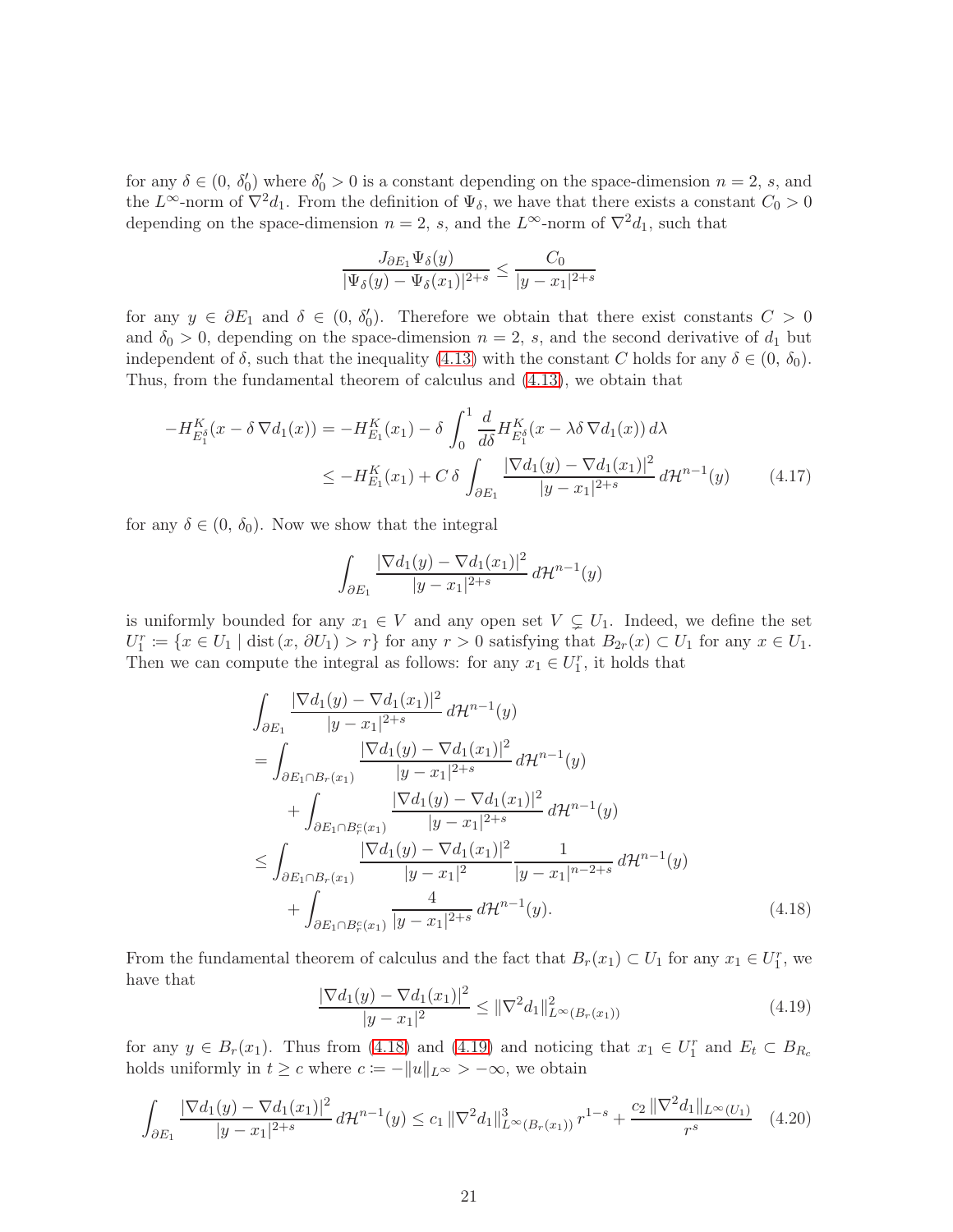where  $c_1 > 0$  and  $c_2 > 0$  are constants depending on the space-dimension  $n = 2$  and s. Since we choose any r in such a way that  $B_r(x_1) \subset U_1$ , we conclude the claim is valid. Thus, from [\(4.17\)](#page-20-2) and [\(4.20\)](#page-20-3), we finally obtain the inequality

$$
-H_{E_1^{\delta}}^K(x_1 - \delta \nabla d_1(x)) \le -H_{E_1}^K(x_1) + C(n, s, R_c) \delta \tag{4.21}
$$

for any  $\delta \in (0, \delta_0)$  where  $C(n, s, R_c) > 0$   $(n = 2$  is the space-dimension) and  $\delta_0 > 0$  are some constants, which also depend on the  $L^{\infty}$ -norm of  $\nabla^2 d_1$ . Note that the constant  $\delta_0$  can be bounded by the inverse of the  $L^{\infty}$ -norm of  $\nabla^2 d_1$ . Thus from [\(4.11\)](#page-18-4) and [\(4.21\)](#page-21-0), we have that, for any  $\delta \in (0, \delta_0)$ ,

<span id="page-21-1"></span><span id="page-21-0"></span>
$$
-H_{E_2}^{K}(x_2) \le -H_{E_1}^{K}(x_1) + C(n, s, R_c) \delta.
$$
\n(4.22)

Now we consider the following two cases:

Case 1:  $0 < \tilde{\delta} < \delta_0$ . In this case, we simply substitute  $\delta = \tilde{\delta}$  with [\(4.22\)](#page-21-1) and obtain

$$
- H_{E_2}^K(x_2) \le -H_{E_1}^K(x_1) + C(n, s, R_c) \tilde{\delta}
$$

where  $\tilde{\delta} = \text{dist}(\partial E_1, \partial E_2)$ .

Case 2:  $\tilde{\delta} \ge \delta_0$ . In this case, there exists a number  $N \in \mathbb{N}$  such that  $\frac{\tilde{\delta}}{N} < ||\nabla^2 d_1||_{L^{\infty}(U_1)}^{-1}$ . Then setting  $\tilde{\delta}_k \coloneqq \frac{k}{N}$  $\frac{k}{N}\tilde{\delta}$  for each  $k \in \{1, \cdots, N\}$  and taking into account all the above arguments, we obtain the inequality that

<span id="page-21-2"></span>
$$
-H_{E_1^{\tilde{\delta}_k}}^K(x_1^{\tilde{\delta}_k}) \le -H_{E_1^{\tilde{\delta}_{k-1}}}^K(x_1^{\tilde{\delta}_{k-1}}) + C(n, s, R_c) \frac{\tilde{\delta}}{N}
$$
\n(4.23)

for each  $k \in \{1, \dots, N\}$  where we understand the notation  $x_1^{\tilde{\delta}_0} = x_1$  and  $E_1^{\tilde{\delta}_0} = E_1$ . Thus by summing the inequality [\(4.23\)](#page-21-2) for all  $i \in \{1, \dots, N\}$ , we obtain

$$
-H_{E_1^{\tilde{\delta}}}^{K}(x_2) = -H_{E_1^{\tilde{\delta}_N}}^{K}(x_1^{\tilde{\delta}_N})
$$
  

$$
\leq -H_{E_1^{\tilde{\delta}_0}}^{K}(x_1^{\tilde{\delta}_0}) + NC(n, s, R_c)\frac{\tilde{\delta}}{N} = -H_{E_1}^{K}(x_1) + C(n, s, R_c)\tilde{\delta}
$$

where  $\tilde{\delta} = \text{dist}(\partial E_1, \partial E_2)$ . In both cases, we finally obtain the inequality

$$
-H_{E_2}^K(x_2) \le -H_{E_1}^K(x_1) + C(n, s, R_c) \,\tilde{\delta}.
$$

Then since both  $E_1$  and  $E_2$  are the minimizers of  $\mathcal{E}_{K,f,t_1}$  and  $\mathcal{E}_{K,f,t_2}$ , respectively, and from the Euler-Lagrange equations, we obtain

$$
t_2 - t_1 \le f(x_2) - f(x_1) + C(n, s, R_c) \,\tilde{\delta}.
$$

Recalling the definition of  $x_2$ , the Hölder continuity of f, and the fact that  $E_t \subset B_{R_c}$  for any  $t \geq c$ , we conclude that

<span id="page-21-3"></span>
$$
t_2 - t_1 \leq \left( [f]_\beta (B_{R_c}) + C(n, s, R_c) \, \tilde{\delta}^{1-\beta} \right) \tilde{\delta}^\beta \tag{4.24}
$$

where  $[f]_{\beta}(B_{R_c})$  is the Hölder constant of f in  $B_{R_c}$  given as

$$
[f]_{\beta}(B_{R_c}) := \sup_{x, y \in B_{R_c}, x \neq y} \frac{|f(x) - f(y)|}{|x - y|^{\beta}}
$$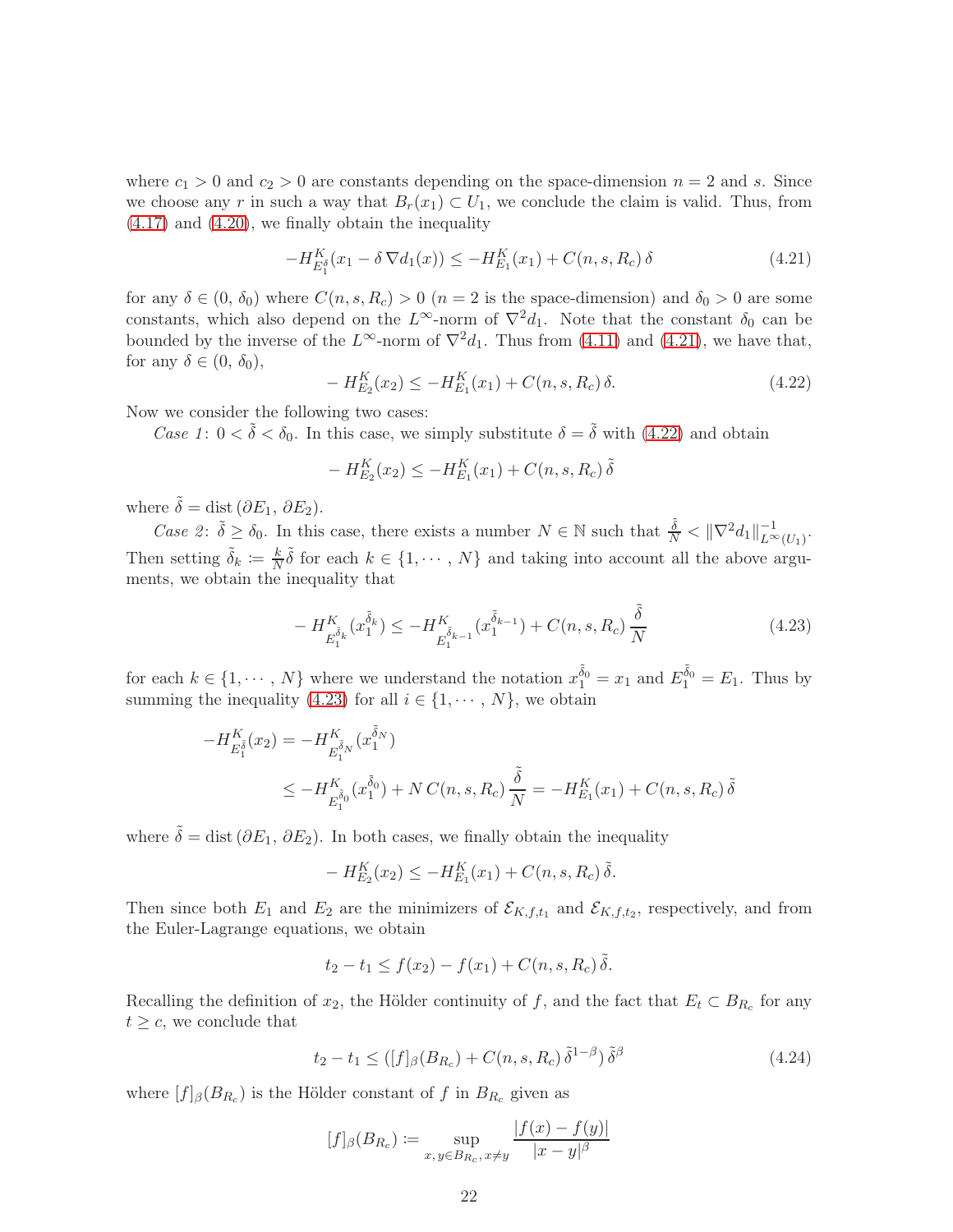and the constant  $\tilde{\delta}$  is defined as  $\tilde{\delta} := \text{dist}(\partial E_1, \partial E_2)$ . Note that the constant  $C(n, s, R_c) > 0$ also depends on the  $L^{\infty}$ -norm of  $\nabla^2 d_1$ .

We are now prepared to prove the local Hölder continuity of u. Let  $B_{r_0}(x_0) \subset \mathbb{R}^2$  be any open ball of radius  $r_0$  with  $x_0 \in \{u = t_0\}$  for a number  $t_0 \geq c := -||u||_{L^{\infty}}$ . We take any points  $x, y \in B_{r_0}(x_0)$  with  $x \neq y$  and set  $t_1, t_2 \in \mathbb{R}$  as  $t_1 := u(x)$  and  $t_2 := u(y)$ . We may assume that  $t_1 > t_2 \geq c$  because we only repeat the same argument in the case of  $t_1 < t_2$ . In addition to this, we also assume that  $t_1 > t_0 > t_2$ . Indeed, in the case of  $t_1 > t_2 \ge t_0$  or  $t_0 \ge t_1 > t_2$ , it is sufficient to take another point  $x'_0 \in B_{r_0}(x_0)$  and  $t'_0 \in \mathbb{R}$  such that  $x'_0 \in \{u = t'_0\}$  and  $t_1 > t'_0 > t_2$ , and do the argument that we will show below. Moreover, since we only observe the local regularity of u, it is sufficient to consider the case that  $B_{r_0}(x_0) \subset U_0$  where  $U_0$  is a neighborhood of  $\partial \{u > t_0\}$  such that the signed distance function from  $\partial \{u > t_0\}$  is of class  $C^{1+s+\alpha}(U_0)$ . Indeed, if  $x \in B_{r_0}(x_0) \setminus U_0$  and  $y \in B_{r_0}(x_0)$ , then, from the continuity of u, we can choose a point  $z_0$  in  $B_{r_0}(x_0)$  and close to x such that the estimate  $|u(x) - u(z_0)| \leq |x - y|^{\beta}$ holds and  $t_1 = u(x) > u(z_0) \ge u(y) = t_2$ . In the case of  $z_0 \in U_0$ , we just apply the argument that we will show below with  $(4.24)$  for  $z_0$ ,  $x_0$ , and y; otherwise we can repeat the above argument until we have the point belonging to  $U_0$ .

Now we choose sufficiently small  $\varepsilon > 0$  such that  $t_1 - \varepsilon > t_0$  and  $t_0 - \varepsilon > t_2$  and then we have that  $x \in \{u > t_1 - \varepsilon\}$ ,  $y \in \{u > t_2 - \varepsilon\}$ , and  $x_0 \in \{u > t_0 - \varepsilon\}$ . Hence, from [\(4.24\)](#page-21-3) and the fact that  $x, y \in B_{r_0}(x_0)$ , we obtain the two inequalities

<span id="page-22-0"></span>
$$
u(x) - u(x_0) = t_1 - \varepsilon - (t_0 - \varepsilon) \le ( [f]_\beta (B_{R_c}) + C(n, s, R_c) \, \tilde{\delta}_1^{1-\beta}) \, \tilde{\delta}_1^{\beta}
$$
  
\$\leq ( [f]\_\beta (B\_{R\_c}) + C(n, s, R\_c) \, r\_0^{1-\beta}) \, \tilde{\delta}\_1^{\beta} . \tag{4.25}

and

$$
u(x_0) - u(y) = t_0 - \varepsilon - (t_2 - \varepsilon) \le ( [f]_\beta (B_{R_c}) + C(n, s, R_c) \, \tilde{\delta}_2^{1-\beta} ) \, \tilde{\delta}_2^{\beta}
$$
  
\$\leq ( [f]\_\beta (B\_{R\_c}) + C(n, s, R\_c) \, r\_0^{1-\beta} ) \, \tilde{\delta}\_2^{\beta}\$ (4.26)

where we set  $\tilde{\delta}_1 := \text{dist}(\partial E_{t_0}, \partial E_{t_1})$  and  $\tilde{\delta}_2 := \text{dist}(\partial E_{t_0}, \partial E_{t_2})$ . Note that the constant  $C(n, s, R_c) > 0$  also depends on the  $L^{\infty}$ -norm of  $\nabla^2 d_{t_0}$ , which can be uniformly bounded in  $B_{r_0}(x_0)$ . Notice that the inequality

$$
\tilde{\delta}_1 + \tilde{\delta}_2 = \text{dist}(\partial E_{t_0}, \partial E_{t_1}) + \text{dist}(\partial E_{t_0}, \partial E_{t_2}) \le \text{dist}(\partial E_{t_1}, \partial E_{t_2}) \le |x - y|
$$

holds because of the fact that  $E_{t_1} \subset E_{t_0} \subset E_{t_2}$ . Therefore from [\(4.25\)](#page-22-0) and [\(4.26\)](#page-22-1), we obtain that there exists a constant  $C = C(n, s, f, R_c, r_0, x_0) > 0$  (we have assumed that the spacedimension  $n$  is two) such that

$$
|u(x) - u(y)| = |u(x) - u(x_0) + u(x_0) - u(y)|
$$
  
\n
$$
\leq C \left(\tilde{\delta}_1^{\beta} + \tilde{\delta}_2^{\beta}\right) \leq C 2^{1-\beta} \left(\tilde{\delta}_1 + \tilde{\delta}_2\right)^{\beta} \leq 2^{1-\beta} C |x - y|^{\beta}.
$$

Here, in the second inequality, we have used the fact that  $2^{1-\beta}(x+1)^{\beta} \geq x^{\beta}+1$  for any  $x \geq 1$ and  $\beta \in (0, 1)$  and applied this fact with  $x = \tilde{\delta}_1 \tilde{\delta}_2^{-1}$  if  $\tilde{\delta}_1 \ge \tilde{\delta}_2$  or  $x = \tilde{\delta}_2 \tilde{\delta}_1^{-1}$  if  $\tilde{\delta}_1 < \tilde{\delta}_1$ .  $\Box$ 

#### <span id="page-22-1"></span>References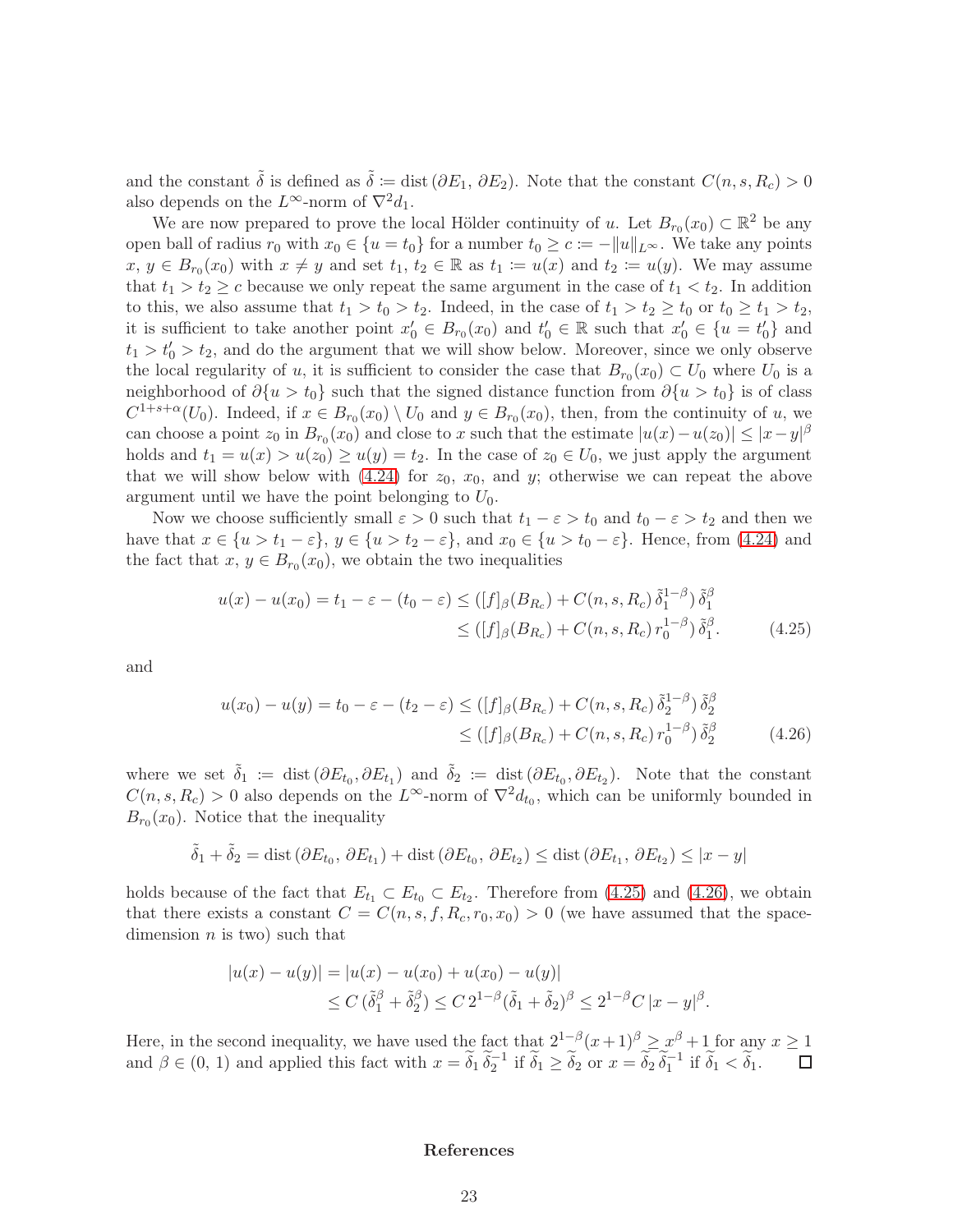- <span id="page-23-11"></span>[1] R.A. Adams, Sobolev Spaces, Academic Press, New York, 1975.
- [2] L. Ambrosio, N, Fusco, and D. Pallara, Functions of bounded variation and free discontinuity problems, Oxford Mathematical Monographs, The Clarendon Press, Oxford University Press, New York, 2000.
- <span id="page-23-10"></span><span id="page-23-5"></span>[3] F. Andreu, C. Ballester, V. Caselles, and J.M. Mazón, The Dirichlet problem for the total variation flow, J. Funct. Anal.  $180$  (2001), no. 2, 347-403.
- [4] G. Aubert and P. Kornprobst, Can the nonlocal characterization of Sobolev spaces by Bourgain et al. be useful for solving variational problems?, SIAM J. Numer. Anal. 47 (2009), no. 2, 844-860.
- <span id="page-23-8"></span>[5] J.F. AUJOL, G. GILBOA, AND N. PAPADAKIS, Fundamentals of non-local total variation spectral theory. Scale space and variational methods in computer vision, Lecture Notes in Comput. Sci. 9087, Springer, Cham, 2015, 66-77.
- <span id="page-23-14"></span>[6] B. Barrios, A. Figalli, and E. Valdinoci, Bootstrap regularity for integrodifferential operators and its application to nonlocal minimal surfaces, Ann. Sc. Norm. Super. Pisa Cl. Sci., (5) 13 (2014), no. 3, 609-639.
- <span id="page-23-16"></span>[7] G. Bellettini, Lecture notes on mean curvature flow, barriers and singular perturbations, Appunti. Scuola Normale Superiore di Pisa (Nuova Serie) [Lecture Notes. Scuola Normale Superiore di Pisa (New Series)], 12, Edizioni della Normale, Pisa, 2013, xviii $+325$  pp.
- <span id="page-23-2"></span><span id="page-23-0"></span>[8] H. Brezis, Functional analysis, Sobolev spaces and partial differential equations, Universitext. Springer, New York, 2011.
- <span id="page-23-7"></span>[9] H. Brezis, New approximations of the total variation and filters in imaging, Atti Accad. Naz. Lincei Rend. Lincei Mat. Appl. 26 (2015), no. 2, 223-240.
- <span id="page-23-13"></span>[10] L. Caffarelli, J. Roquejoffre, and O. Savin, Nonlocal minimal surfaces, Comm. Pure Appl. Math., 63 (2010), no. 9, 1111-1144.
- <span id="page-23-3"></span>[11] M.C. Caputo and N. Guillen, Regularity for non-local almost minimal boundaries and applications, Preprint, [arXiv:1003.2470](http://arxiv.org/abs/1003.2470)
- [12] V. Caselles, A. Chambolle and M. Novaga, The discontinuity set of solutions of the TV denoising problem and some extensions, Multiscale Modeling and Simulation 6 (2007), 879-894.
- <span id="page-23-4"></span>[13] V. Caselles, A. Chambolle and M. Novaga, Regularity for solutions of the total variation denoising problem, Rev. Mat. Iberoamericana 27 (2011), 233-252.
- <span id="page-23-1"></span>[14] V. CASELLES, A. CHAMBOLLE AND M. NOVAGA, Total variation in imaging, In "Handbook of Mathematical Methods in Imaging", Springer (2011), 1016-1057
- <span id="page-23-12"></span>[15] A. Di Castro, M. Novaga, B. Ruffni, and E. Valdinoci, Nonlocal quantitative isoperimetric inequalities, Calc. Var. Partial Differential Equations 54 (2015), no. 3, 2421-2464.
- <span id="page-23-9"></span>[16] A. Cesaroni and M. Novaga, Volume constrained minimizers of the fractional perimeter with a potential energy, Discrete Contin. Dyn. Syst. Ser. S  $10$  (2017), no. 4, 715-727.
- <span id="page-23-6"></span>[17] J. Dávilla, M. del Pino, and J. Wei, *Nonlocal s-minimal surfaces and Lawson cones*, J. Differential Geom. 109 (2018), no. 1, 111-175.
- <span id="page-23-15"></span>[18] M.C. Delfour and J.P. Zolésio, Shape analysis via oriented distance function, J. Funct. Anal. 123 (1994), 129-201.